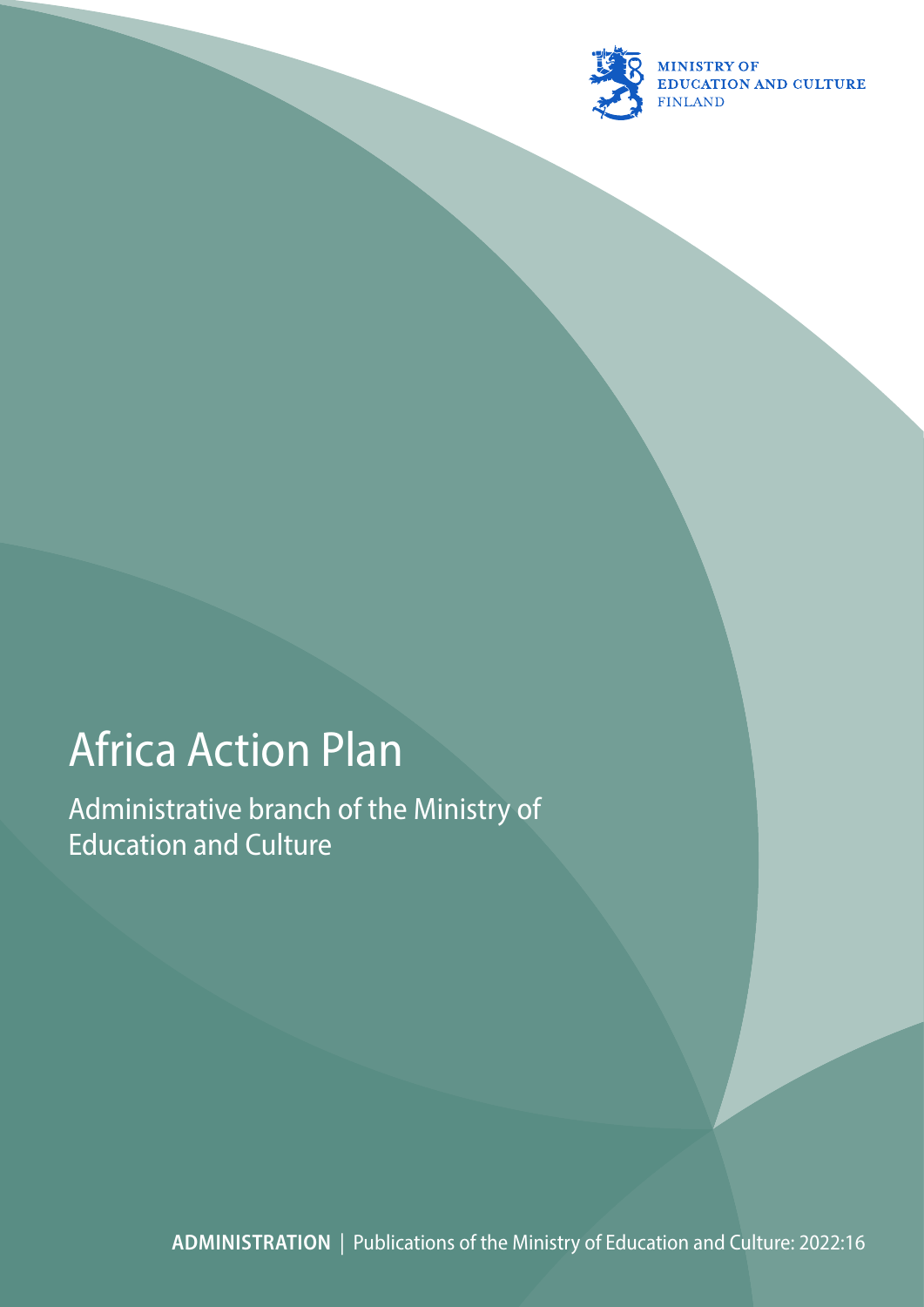Publications of the Ministry of Education and Culture, Finland 2022:16

# Africa Action Plan

# Administrative branch of the Ministry of Education and Culture

Ministry of Education and Culture Helsinki 2022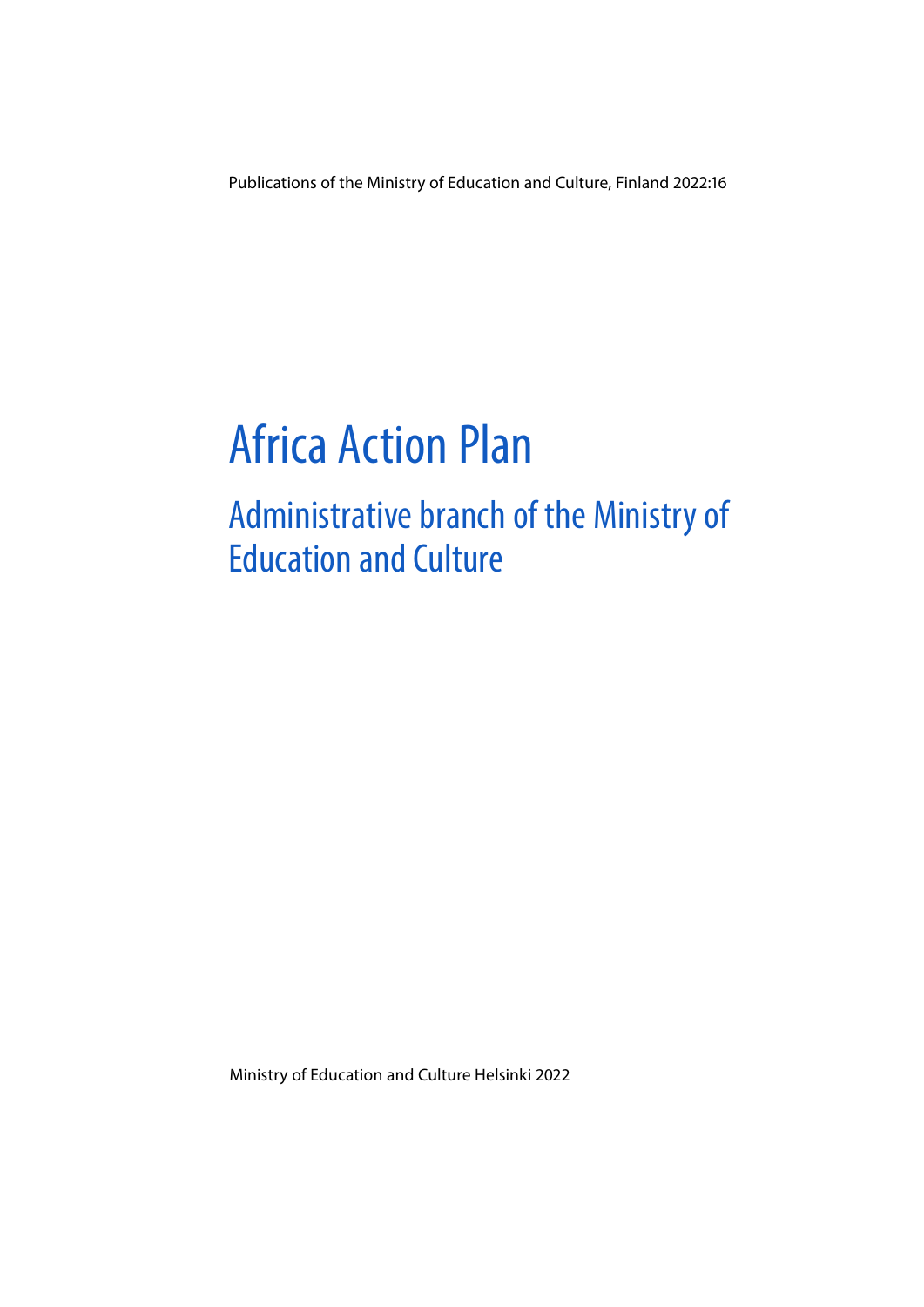#### **Publication sale**

**[Online bookstore](https://vnjulkaisumyynti.fi/)  of the Finnish Government**

vnjulkaisumyynti.fi

#### **Publication distribution**

**[Institutional Repository](https://julkaisut.valtioneuvosto.fi/) for the Government of Finland Valto**

julkaisut.valtioneuvosto.fi

Ministry of Education and Culture CC BY-ND 4.0

ISBN pdf: 978-952-263-791-8 ISSN pdf: 1799-0351

Layout: Government Administration Department, Publications

Helsinki 2022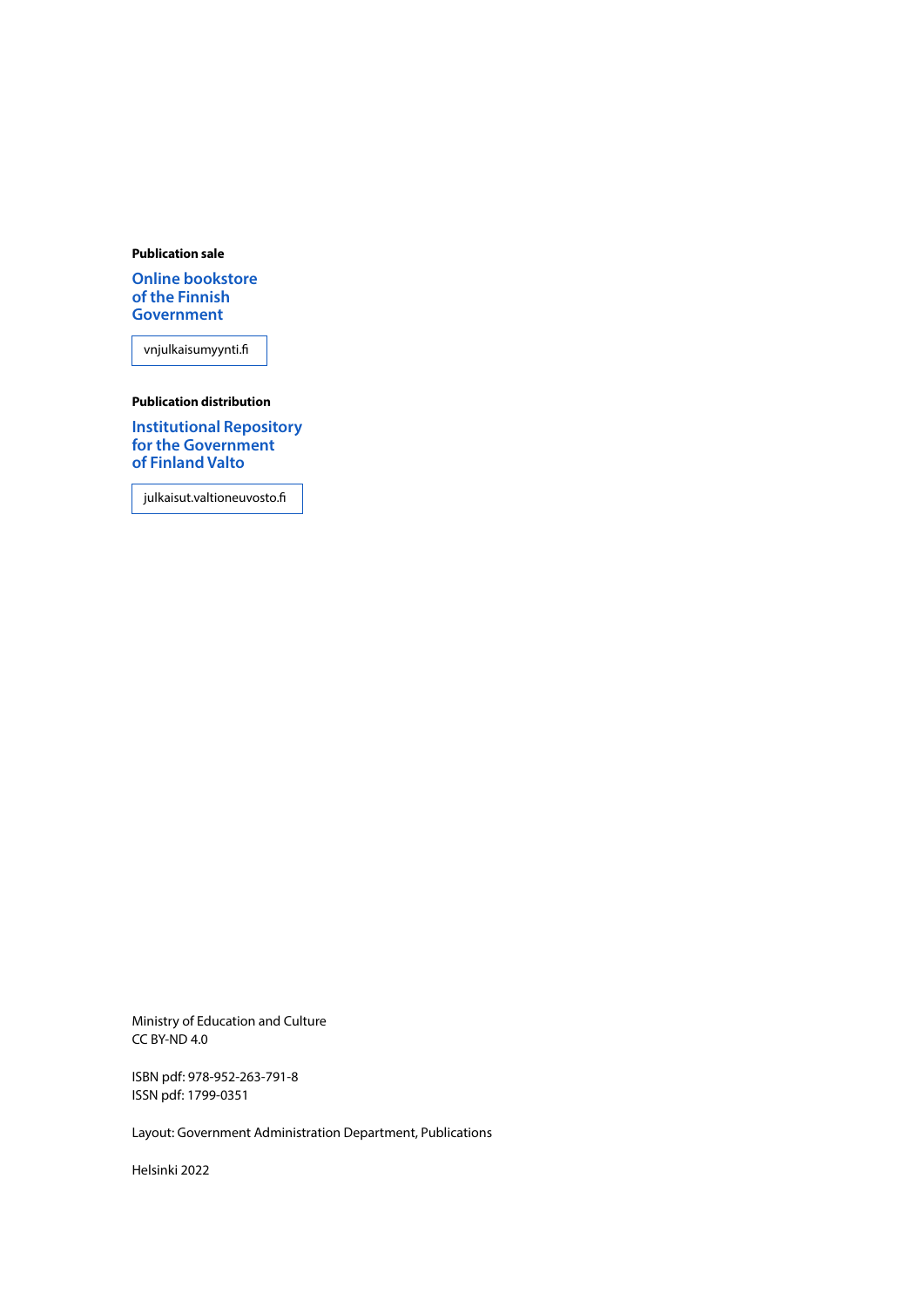#### **Africa Action Plan**

**Administrative branch of the Ministry of Education and Culture**

|                     | <b>Publications of the Ministry of Education and Culture, Finland 2022:16</b> | Subiect      | Administration |
|---------------------|-------------------------------------------------------------------------------|--------------|----------------|
| Publisher           | Ministry of Education and Culture                                             |              |                |
| <b>Group author</b> | Ministry of Education and Culture                                             |              |                |
| Language            | English                                                                       | <b>Pages</b> | 24             |

#### **Abstract**

The action plan for the administrative branch of the Ministry of Education and Culture has been prepared for the implementation of the Government's Africa Strategy. The aim of the strategy is to develop and diversify political and economic relations between Finland and African countries. The branch of administration of the Ministry of Education and Culture play an important role in this. Through the actors within the administrative branch of the Ministry of Education and Culture, it is also possible to diversify the image of the African continent within the Finnish society, as well as strengthen Finland's image as an innovative country for co-creation and increase its attractiveness as a country for studies and work.

The action plan for the administrative branch of the Ministry of Education and Culture seeks to contribute to achieving the goals of the UN 2030 Agenda for Sustainable Development together with African countries, by promoting education, research and skills, culture, cultural understanding and the creative industries, as well as social cohesion and the civil society. The core premise is the understanding that Africa is a politically, economically and culturally diverse continent, with countries playing a leading role in matters of their own development. Ownership and commitment from African countries is central to all cooperation.

The action plan has been prepared with the support of a broad-based working group and in consultation with stakeholders. Actors within the Ministry of Education and Culture's branch of administration have a key role to play in implementation.

**Keywords** Africa, international cooperation, education, culture, young people, institutions of higher education, science

| <b>ISBN PDF</b> | 978-952-263-791-8                         | <b>ISSN PDF</b> | 1799-0351 |
|-----------------|-------------------------------------------|-----------------|-----------|
| URN address     | https://urn.fi/URN:ISBN:978-952-263-791-8 |                 |           |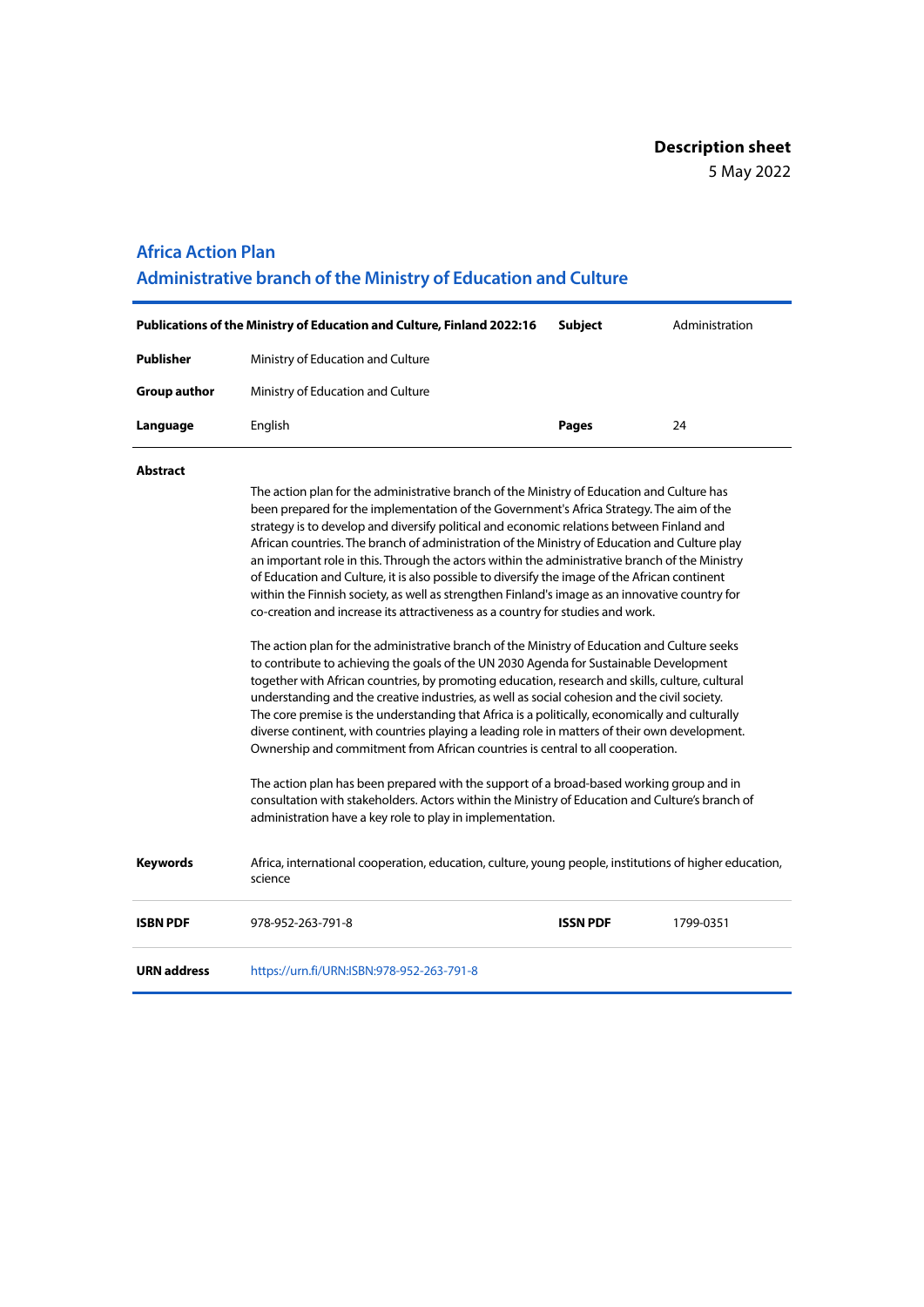### **Afrikka-toimintasuunnitelma Opetus- ja kulttuuriministeriön hallinnonala**

| Opetus- ja kulttuuriministeriön julkaisuja 2022:16 |                                | <b>Teema</b> | Hallinto |
|----------------------------------------------------|--------------------------------|--------------|----------|
| Julkaisija                                         | Opetus- ja kulttuuriministeriö |              |          |
| Yhteisötekijä                                      | Opetus- ja kulttuuriministeriö |              |          |
| Kieli                                              | englanti                       | Sivumäärä    | 24       |

#### **Tiivistelmä**

Opetus- ja kulttuuriministeriön hallinnonalaa koskeva toimintasuunnitelma on valmisteltu valtioneuvoston yhteisen Suomen Afrikka-strategian toimeenpanemiseksi. Strategian tavoitteena on etenkin Suomen ja Afrikan maiden poliittisten ja taloudellisten suhteiden kehittäminen ja monipuolistaminen. Opetus- ja kulttuuriministeriön toimialoilla on tässä tärkeä rooli. Opetus- ja kulttuuriministeriön hallinnonalan toimijoiden kautta voidaan myös monipuolistaa kuvaa Afrikan mantereesta laajemmin yhteiskunnassa sekä vahvistaa kuvaa Suomesta yhteiskehittämisen innovatiivisena maana ja lisätä houkuttavuutta opiskelu- ja työskentelymaana.

Opetus- ja kulttuuriministeriön hallinnonalaa koskevan toimintasuunnitelman avulla edistetään YK:n kestävän kehityksen Agenda 2030 tavoitteiden saavuttamista yhdessä Afrikan maiden kanssa koulutusta, tutkimusta ja osaamista, kulttuuria, kulttuurista ymmärrystä ja luovia aloja sekä yhteiskunnallista koheesiota ja kansalaisyhteiskuntaa vahvistamalla. Lähtökohtana on ymmärrys siitä, että Afrikka on poliittisesti, taloudellisesti ja kulttuurillisesti moninainen maanosa, jonka maat ovat johtoroolissa omaa kehitystään koskevissa asioissa. Kaikessa yhteistyössä Afrikan maiden omistajuus ja sitoutuminen on keskeistä.

Toimintasuunnitelma on valmisteltu laajapohjaisen työryhmän tuella ja sidosryhmiä kuullen. Toimeenpanossa opetus- ja kulttuuriministeriön hallinnonalan toimijoilla on keskeinen rooli.

**Asiasanat** Afrikka, kansainvälinen yhteistyö, koulutus, kulttuuri, nuoret, korkeakoulut, tiede

**ISBN PDF** 978-952-263-791-8 **ISSN PDF** 1799-0351 **Julkaisun osoite** <https://urn.fi/URN:ISBN:978-952-263-791-8>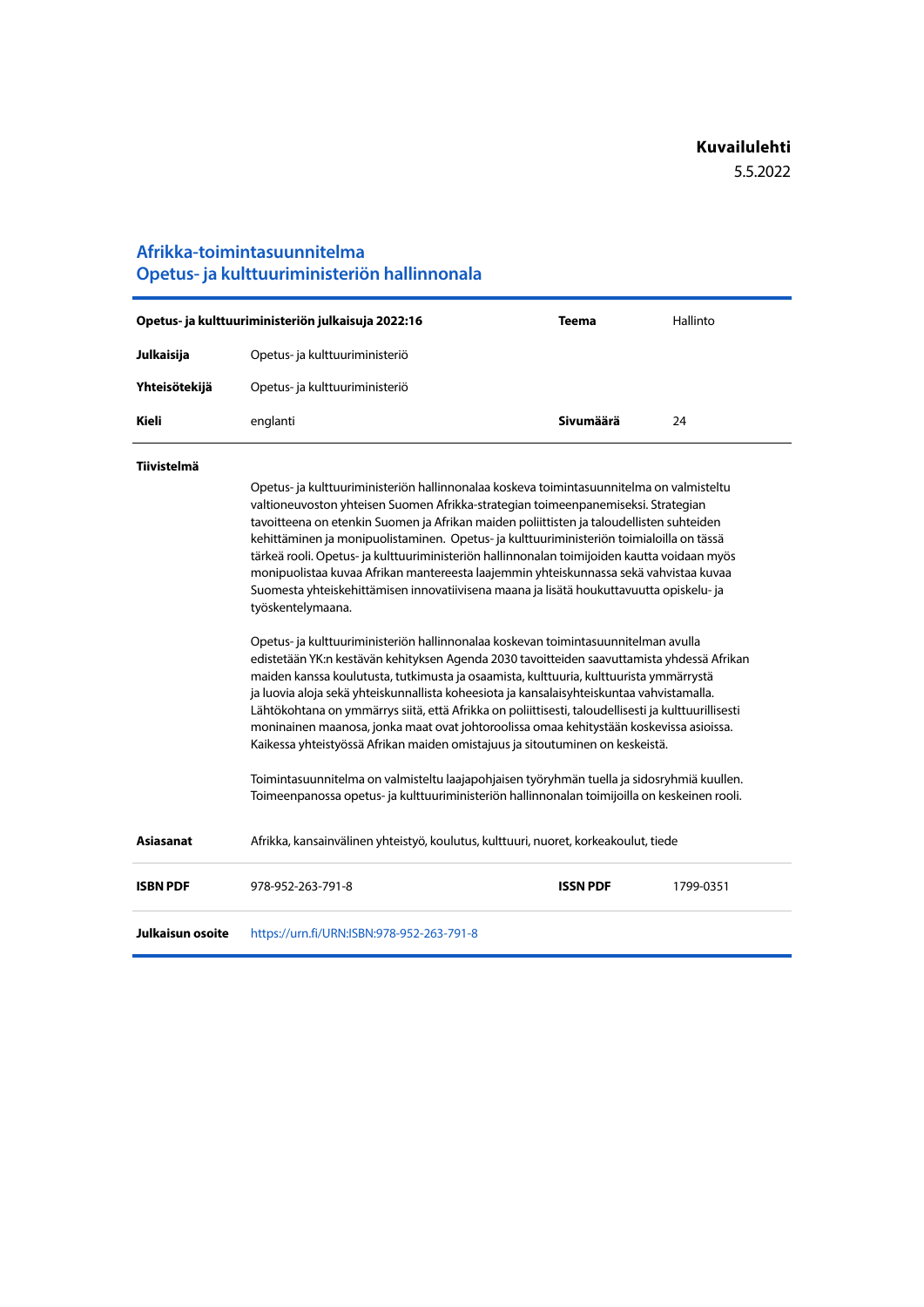### **Handlingsplan för Afrika Undervisnings- och kulturministeriets förvaltningsområde**

| Undervisnings- och kulturministeriets publikationer 2022:16 |                                      | Tema            | Förvaltning |
|-------------------------------------------------------------|--------------------------------------|-----------------|-------------|
| <b>Utgivare</b>                                             | Undervisnings- och kulturministeriet |                 |             |
| Utarbetad av                                                | Undervisnings- och kulturministeriet |                 |             |
| Språk                                                       | engelska                             | <b>Sidantal</b> | 24          |

#### **Referat**

Handlingsplanen för undervisnings- och kulturministeriets förvaltningsområde har utarbetats för genomförandet av statsrådets gemensamma Finlands Afrikastrategi. Målet med strategin är att utveckla och diversifiera de politiska och ekonomiska relationerna mellan Finland och länder i Afrika. Undervisnings- och kulturministeriets ansvarsområden har en viktig roll i detta. Via aktörer inom undervisnings- och kulturministeriets förvaltningsområde är det dessutom möjligt att bredda bilden av Afrika i det finländska samhället och stärka bilden av Finland som ett innovativt land för samutveckling och att öka attraktionskraften som studie- och arbetsland.

Målet för denna handlingsplan, som omfattar undervisnings- och kulturministeriets förvaltningsområden, är att stärka utbildning, forskning och kompetens, kultur, kulturell förståelse och kreativa områden samt social sammanhållning och det civila samhället i syfte att i samarbete med länder i Afrika uppnå målen för FN:s Agenda 2030 för hållbar utveckling. Utgångspunkten ligger i förståelsen av Afrika som en politiskt, ekonomiskt och kulturellt mångskiftande världsdel, där länderna själva har en ledande roll i frågor som rör deras egen utveckling. I allt samarbete är de afrikanska ländernas ägande och engagemang centralt.

Handlingsplanen har tagits fram med stöd av en bred arbetsgrupp och i samråd med intressenter. Aktörer inom undervisnings- och kulturministeriets förvaltningsområden har en nyckelroll att spela i genomförandet.

| Nyckelord         | Afrika, internationellt samarbete, utbildning, kultur, ungdomar, högskolor, vetenskap |                 |           |
|-------------------|---------------------------------------------------------------------------------------|-----------------|-----------|
| <b>ISBN PDF</b>   | 978-952-263-791-8                                                                     | <b>ISSN PDF</b> | 1799-0351 |
| <b>URN-adress</b> | https://urn.fi/URN:ISBN:978-952-263-791-8                                             |                 |           |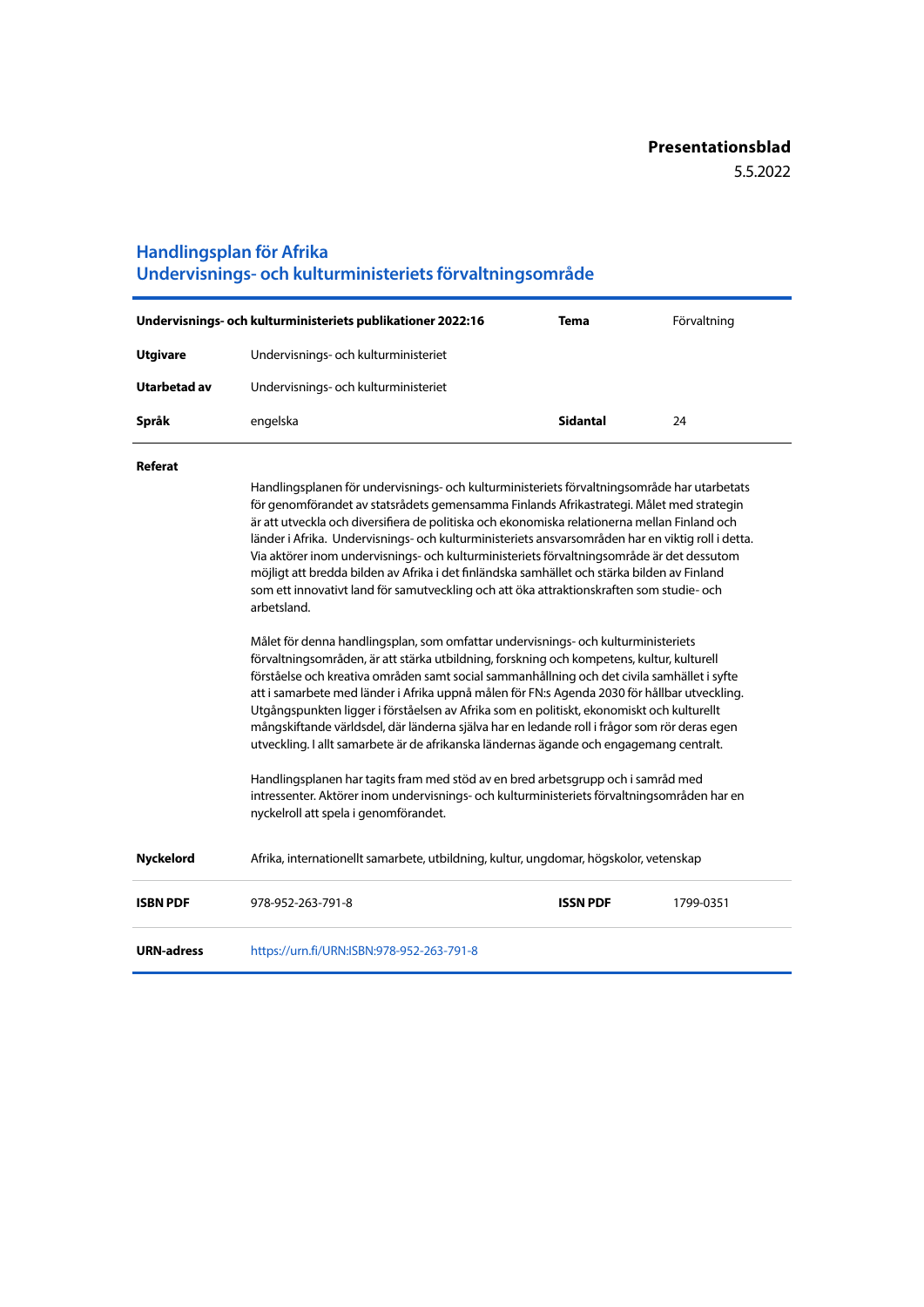### **Contents**

|   |                                                                              | 12 |
|---|------------------------------------------------------------------------------|----|
|   |                                                                              | 14 |
| 3 | Impact objectives of the Africa Action Plan for the Administrative Branch of | 15 |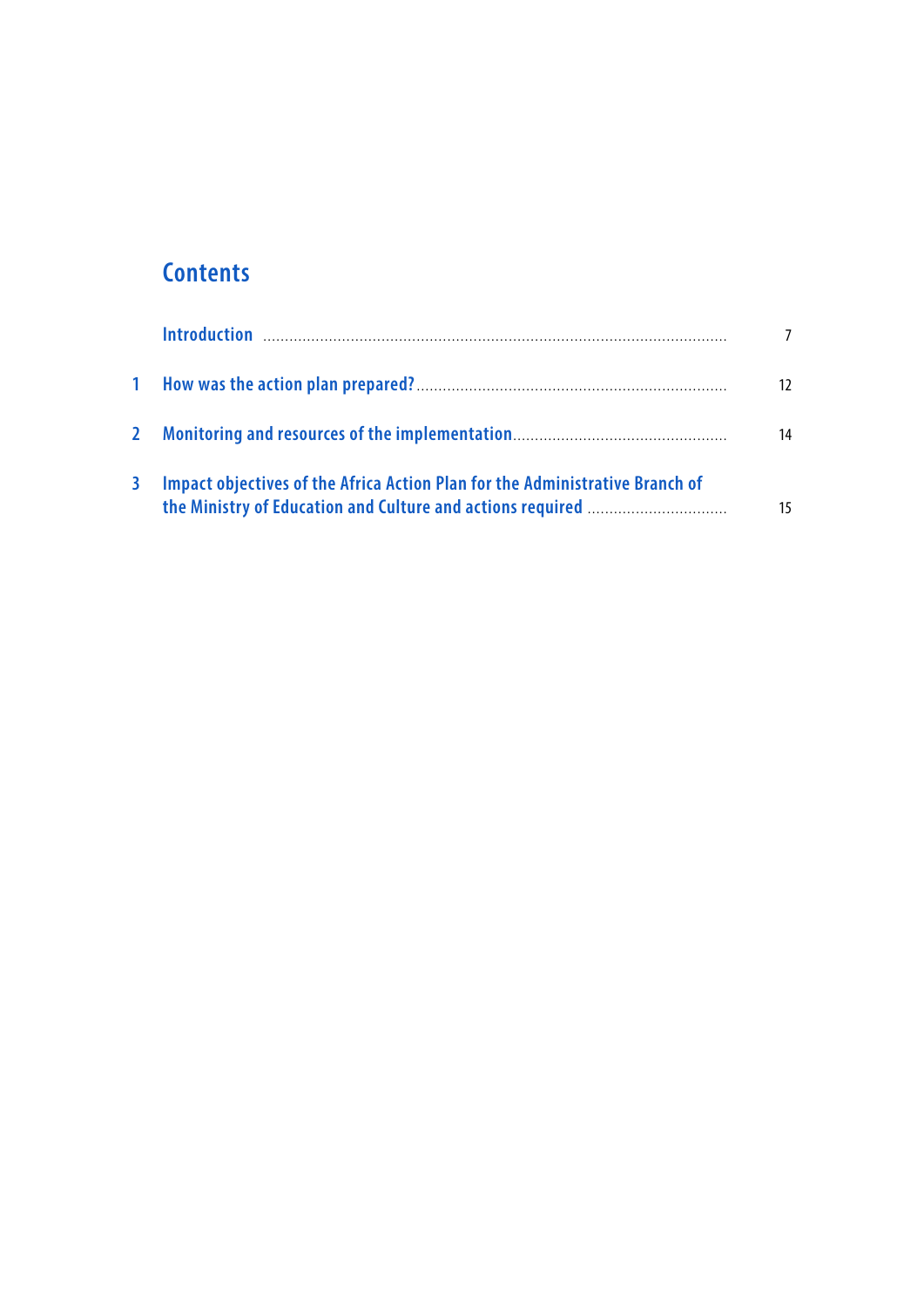### <span id="page-7-0"></span>**INTRODUCTION**

The Ministry of Education and Culture has prepared an action plan for its administrative branch to implement Finland's Africa Strategy<sup>1</sup>, approved in March 2021. The strategy, based on the Prime Minister Marin's Government Programme, represents a new type of goal setting: the strategy's focus is not development cooperation, but the development and diversification of political and economic relationships between Finland and African nations.

In diversifying relations, consideration for relationships beyond the state government – the diaspora, the private sector, higher education institutions, research institutes, culture sector operators, civil society, and young people – is key. The administrative branch of the Ministry of Education and Culture plays an important role in this. Finland's Africa Strategy also highlights the need to broaden society's view of the African continent, as well as increase the interest and cooperation capabilities of Finnish actors. The Ministry's actions and the actors of its administrative branch can play a major role in this as well. The networks within the Ministry of Education and Culture's administrative branch can also be used to reinforce Finland's image as an innovative country for co-creation and improve its appeal as a destination for studies and work.

The action plan aims to promote education, research and skills, culture, cultural understanding and creative industries, social cohesion, and the civil society to meet the goals of the UN 2030 Agenda for Sustainable Development in partnership with African countries. The starting point is the understanding that Africa is a politically, economically, and culturally diverse continent with 54 nations who will take the lead in matters concerning their own development and security. In all cooperation, the ownership and commitment of the African nations will be paramount.

Africa has a key role to play (as an enabler and a prerequisite) in achieving sustainable development globally. African innovations have the potential to address many global sustainability challenges. Cooperation will allow us to continuously learn new things together. Global challenges, such as issues with energy, natural resources, the climate, and population growth, present new requirements and opportunities for Africa's

<sup>1</sup> <https://julkaisut.valtioneuvosto.fi/handle/10024/162978>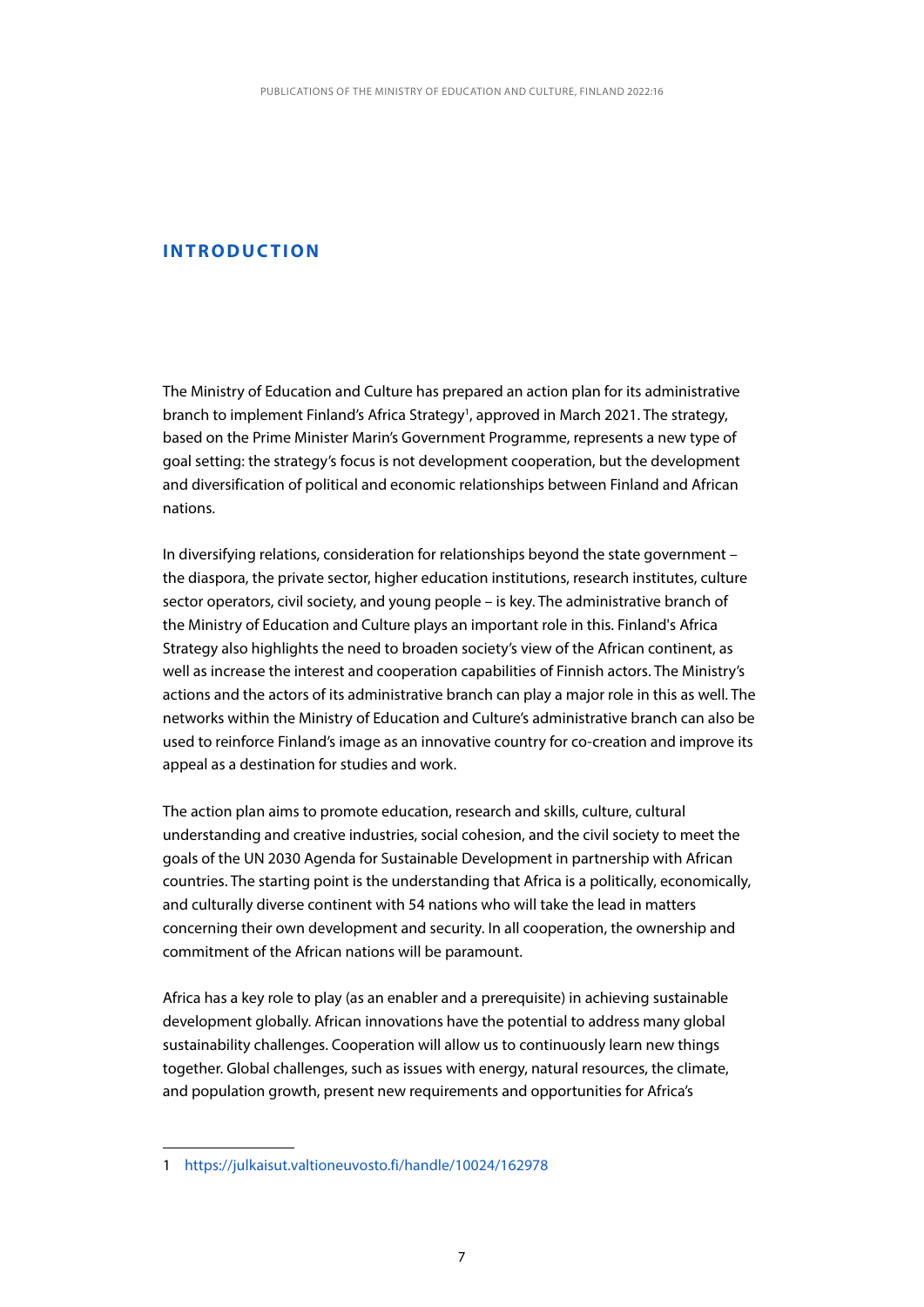education and research sector and may create new solutions that benefit the entire global community. Expanding responsible and reciprocal cooperation in higher education and research, including mobility, may open up relations in areas where bilateral cooperation is otherwise missing and promote dialogue on themes of a sensitive nature. By making use of science diplomacy, Finland's impact can be wider than its size would suggest. In this regard, achieving sustainable development goals of the 2030 Agenda and cooperation related to climate change mitigation and adaptation are particularly important themes. Finland also possesses good practices related to the promotion of science education: the work of science centres and LUMA Centre Finland, which enhances teacher training for and expertise in the natural sciences. To improve mobility, attention must be given to the streamlining of the arrival processes. In Finland, higher education institutions also have a role in supporting regional development and modernising the economic structure, which may offer opportunities for cooperation.

Africa's economic growth will require an increasing number of educated and skilled labour in the coming years. The sustainability transition, the transformation of technology and working life, and the development of global and national economic structures drive up demand for up-to-date skills and continuous learning. Internationally, the Finnish education system represents equal, learner-oriented, and inclusive education model, promoting future skills. The system is also flexibility, providing the possibility to always continue one's studies. This also supports the values of Finland's foreign policy. Development cooperation will continue to have an important role in Finland's partnerships with African countries related to education and expertise, especially in the poorest countries, but cooperation will also be promoted through other instruments and resources. Finland participates in cooperation and dialogue that seek solutions for the global learning crisis. In particular, Finland supports the efforts of African countries to develop their education systems. Digitalisation diversifies and expands the opportunities for exchanging expertise, and it is essential for Finnish operators to innovatively participate in this, also noting the enormous need to emphasise digital competences brought on by the COVID-19 pandemic. Finland has expertise related to innovative education solutions, including digital pedagogies and learning technologies, which should be utilised to solve the global learning crisis.

As the wealth of Africa grows, it will require new infrastructure while preparing for climate change and the mitigation of its impacts. For example, technical and vocational expertise is required to improve data connections, adopt renewable forms of energy, and prevent desertification. Opportunities for cooperation should be sought actively in the area of vocational education and training. Furthermore, vocational education and accredited, comparable qualifications enable individuals to move from the informal economy to the formal economy, becoming active taxpayers and citizens who can help build societies that are more capable of taking on future challenges and opportunities. In Finland, vocational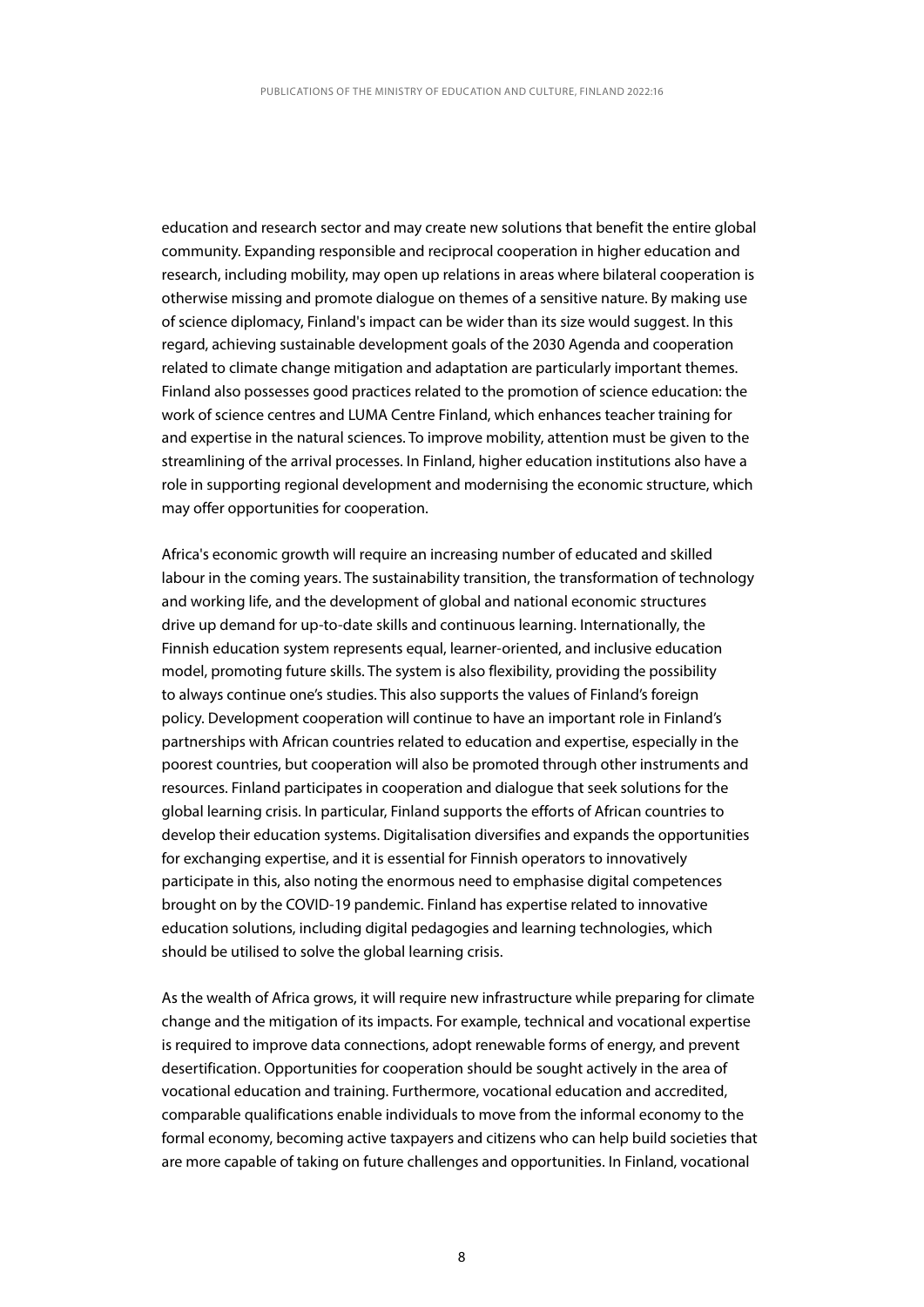upper secondary education is flexible, student-oriented, employment-driven, and it not only serves the needs of continuous learning, but also acts as a channel for continuing studies in higher education.

The arts, culture, and creative industries play an important role in promoting the cohesion of African societies. Intercultural understanding and understanding of cultural diversity are important in all cooperation with African countries. The connections between people and communities and better cultural understanding form a basis for stronger political and economic relations. Finland is committed to promoting cultural and linguistic diversity and sees culture and the arts as important means of strengthening the cohesion of societies and the identity of communities. Economic diversification and the creation of new service structures will be supported by tapping into the competence of creative and cultural sector. It is also important to support diverse language skills and cultural understanding among Finns. Making use of the African diaspora's expertise is essential.

Like Finland's Africa Strategy, the Ministry of Education and Culture's action plan for its administrative branch focuses on young people, their welfare and participation. Africa is a continent of the young: by 2050, one third of the world's youth will live in Africa. These future generations will need opportunities for work and entrepreneurship, as well as growing into active members of their societies. It is important to promote young people's opportunities for education, work and entrepreneurship, and advance the youth employment services that improve their welfare and inclusion, which further builds relevant competences for the ever-changing needs of society and working life. This is crucial for developing peaceful and democratic societies based on the rule of law and, hence, for building the future of the entire continent. The creativity, energy, and innovations of young Africans will drive the continent's sustainable development.

The African Union's agenda includes the promoting of young people's inclusion, including through the UN Security Council Resolution 2250 on Youth, Peace, and Security implementation plan (AU 2020). Promoting young people's participation and empowerment can increase their confidence not only in their own future, but also in the functioning of social structures and institutions, thus contributing to building sustainable peace. Finland has a strong judicial basis and good practices for engaging young people. Finland is also the first country to draw up a national action plan to implement Council Resolution 2250. Because young people are interested in other young people, various means should be used to enable and encourage their mutual interaction, communication, and networking.

The action plan builds on the African Union's Agenda 2063 that aims to secure inclusive economic growth and peaceful, sustainable development across the continent. Agenda 2063 recognises the development of education, research, and skills as a key requirement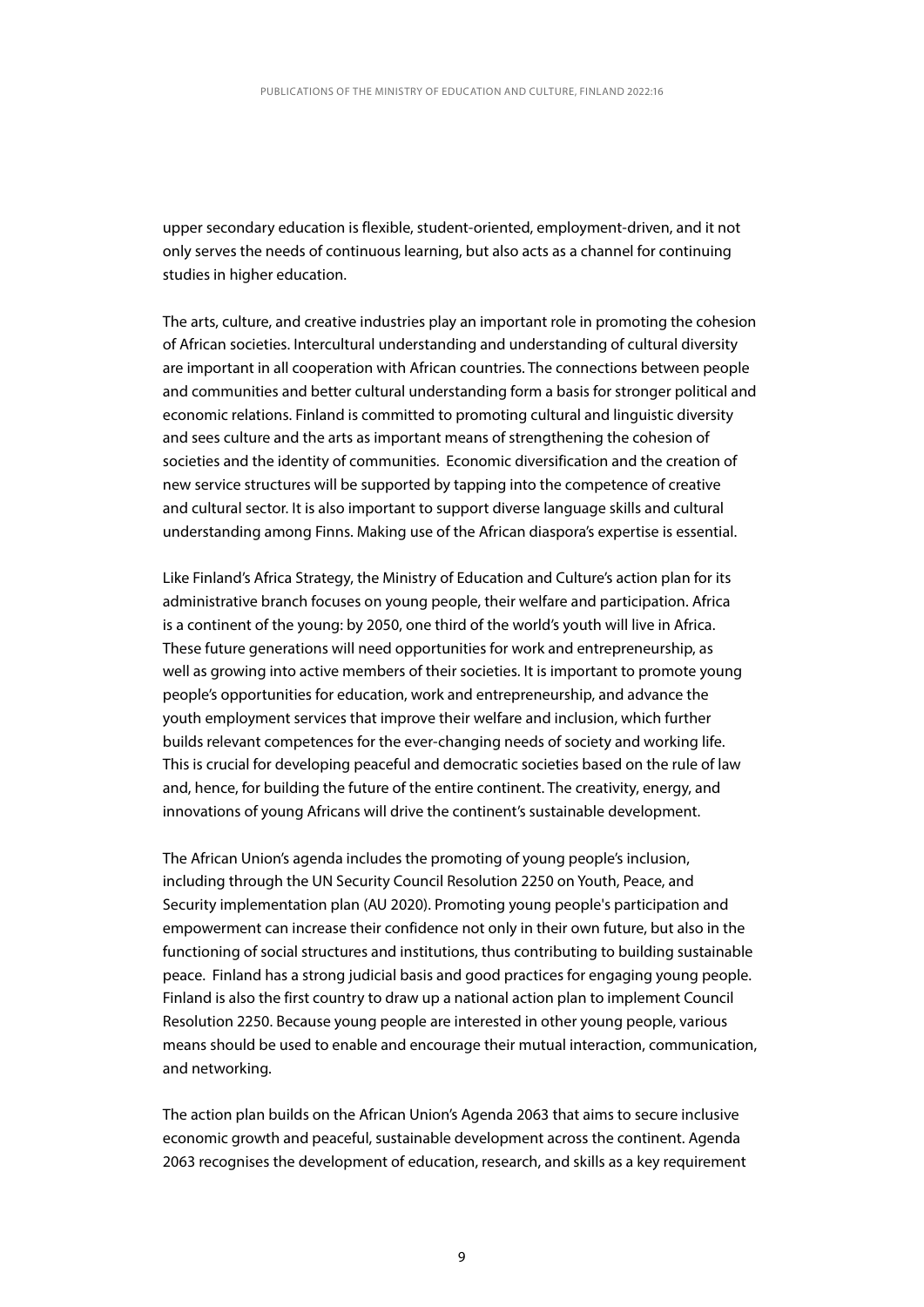and enabler for human capital. Among other things, Agenda 2063 aims to increase employment opportunities and entrepreneurship, reduce youth unemployment, expand access to education, and develop the creative economy, including through culture and arts education. Finland aims to promote action in particular in the areas identified in the Education and Science Sector Strategies<sup>2</sup> of Agenda 2063, such as inclusive and highquality basic education, teacher competence development, and the digitalisation of education.

The action plan is also in line with the relevant EU processes<sup>3</sup>, in particular the EU-Africa Strategy<sup>4</sup> published in March 2020, which emphasises promoting high-quality and inclusive education and teacher training, as well as guaranteeing better skills for the future labour market. The strategy also aims to increase EU-Africa cooperation in research, innovation and vocational education and training, as well as mobility of students and researchers. Furthermore, the EU strategy recognises the potential of the culture sector in creating jobs and consolidating dialogue between people and communities.

The action plan is in accordance with the relevant guidance documents of the Ministry of Education and Culture's administrative branch, including the Sustainable development policy of the Ministry of Education and Culture and its administrative branch (MoEC 2020)<sup>5</sup>, the Policies to Promote Internationalisation in Finnish Higher education and Research 2017-2025 (MoEC 2017)<sup>6</sup>, the Sustainable Growth Programme for Higher Education in Finland (MoEC 2022)<sup>7</sup>, Roadmap for Education Export 2020-2023, which aims to increase the annual value of education exports to one billion euros by 2030 (EDUFI 2019)<sup>8</sup>, and the Roadmap for Education-based and Work-based Immigration 2035, which states the government objective of increasing work-based immigration by at least 50,000

<sup>2</sup> CESA, TVET, and STISA. <https://edu-au.org/strategies/>

<sup>3</sup> For instance: EU Youth Strategy (published in 2018) and objectives for 2019–2027; Council Conclusions on the Role of Young People in Building a Secure, Cohesive and Harmonious Society in Europe (2018/C 195/05); European Commission communication on Achieving the European Education Area by 2025 (published in 2020), and the European Commission communication about A New ERA for Research and Innovation.

<sup>4</sup> Joint Communication to the European Parliament and the Council. Towards a Comprehensive Strategy with Africa (2020). [https://ec.europa.eu/international-partnerships/](https://ec.europa.eu/international-partnerships/ system/files/communication-eu-africa-strategy-join-2020-4-final_en.pdf)  [system/files/communication-eu-africa-strategy-join-2020-4-final\\_en.pdf](https://ec.europa.eu/international-partnerships/ system/files/communication-eu-africa-strategy-join-2020-4-final_en.pdf)

<sup>5</sup> <https://okm.fi/julkaisu?pubid=URN:ISBN:978-952-263-706-2>

<sup>6</sup> <https://okm.fi/en/international-strategy-for-higher-education-and-research>

<sup>7</sup> [https://okm.fi/-/korkeakoulujen-kestavan-kasvun-ohjelmalta-ehdotuksia-suomen](https://okm.fi/-/korkeakoulujen-kestavan-kasvun-ohjelmalta-ehdotuksia-suomen- talouden-vahvistamiseksi)[talouden-vahvistamiseksi](https://okm.fi/-/korkeakoulujen-kestavan-kasvun-ohjelmalta-ehdotuksia-suomen- talouden-vahvistamiseksi) (in Finnish)

<sup>8</sup> [https://www.oph.fi/sites/default/files/documents/koulutusviennin\\_tiekartta\\_2020-2023.pdf](https://www.oph.fi/sites/default/files/documents/koulutusviennin_tiekartta_2020-2023.pdf) (in Finnish)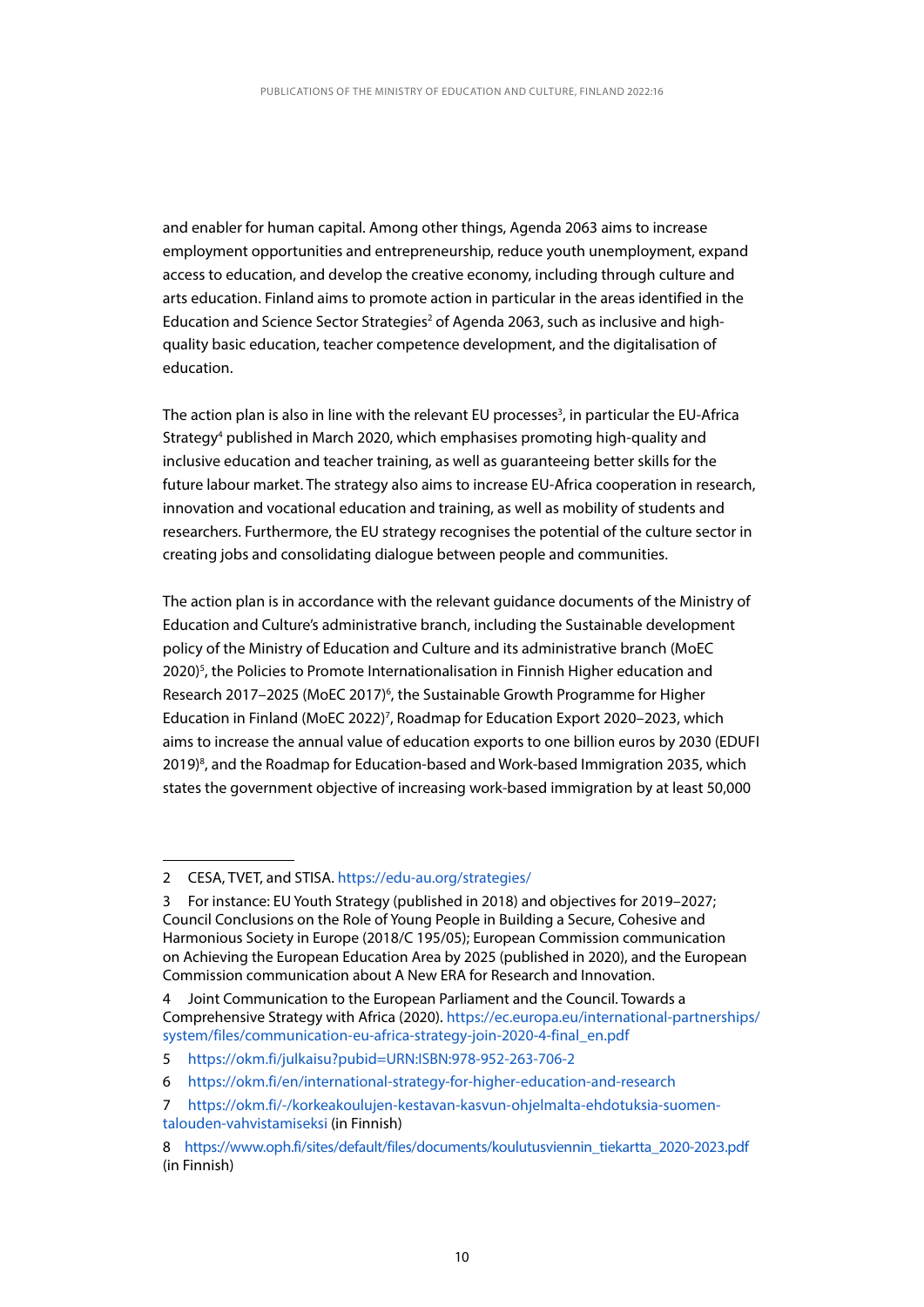people by 2030 (Finnish Government 2021)<sup>9</sup>. The target for the number of foreign degree students is to increase their number threefold by 2030, while also increasing the students' employment rate in Finland by 75 per cent. The action plan also follows the relevant guidelines of the other administrative branches, including the Report on Development Policy Extending Across Parliamentary Terms (MFA 2021)<sup>10</sup>.

<sup>9</sup> <https://julkaisut.valtioneuvosto.fi/handle/10024/163576>

<sup>10</sup> <https://julkaisut.valtioneuvosto.fi/handle/10024/163218>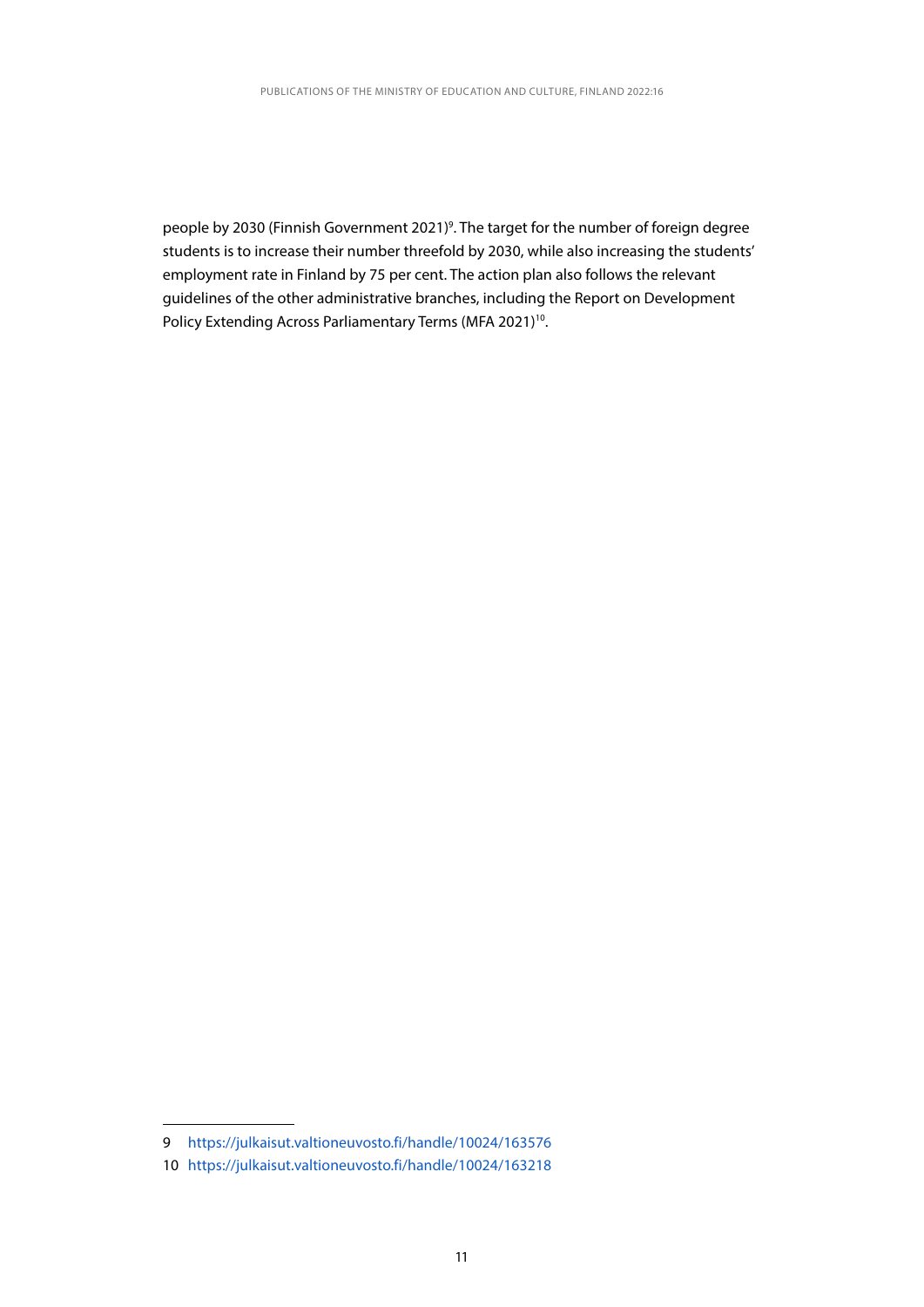### <span id="page-12-0"></span>**1 How was the action plan prepared?**

In addition to the preparatory group consisting of representatives of the Ministry of Education and Culture and the Ministry for Foreign Affairs, a broader group of representatives of the administrative branch and other key stakeholders<sup>11</sup> was invited to prepare the action plan. The group met five times during its term (from 10 September 2021 to 28 February 2022). Various stakeholders were also heard extensively throughout the preparation.

The Finnish National Agency for Education organised an open hearing on 9 December 2021 for education sector and youth sector operators. The Finnish University Rectors' Council UNIFI organised a discussion regarding the draft for university rectors on 17 December 2021, and the Rectors' Conference of Finnish Universities of Applied Sciences Arene organised a written hearing for rectors of universities of applied sciences, while also engaging in discussion with their internationalisation committee. Both UNIFI and Arene organised a separate survey for higher education institutions. The majority of the institutions (more than 90 per cent of 16 universities and 15 universities of applied sciences) estimated that their cooperation in Africa will increase significantly or to some extent over the next ten years. In addition, the Ministry of Education and Culture commissioned Fountain Park consultants to carry out an open online stakeholder survey that received some 200 responses. The survey was especially aimed at parties representing the African diaspora in Finland, and a little less than half (about 80) of the responses were submitted in English. The survey was available for two weeks (from 26 January 2022 to 9 February 2022). Of the respondents, 34 per cent represented higher education institutions or educational institutions, 24 per cent were private individuals, and 18 per cent were NGO representatives. Culture sector operators accounted for five per cent of the responses.

<sup>11</sup> Parties invited to the preparatory working group: Rectors' Conference of Finnish Universities of Applied Sciences Arene, the Finnish Association for the Development of Vocational Education and Training AMKE, the National Archives of Finland, the Finnish National Gallery, the Finnish Heritage Agency, the Finnish Youth Research Society, the Finnish National Agency for Education, Academy of Finland, the Finnish National Youth Council Allianssi, Finnish University Rectors' Council UNIFI, Arts Promotion Centre Finland (Taike), and the Ministry for Foreign Affairs.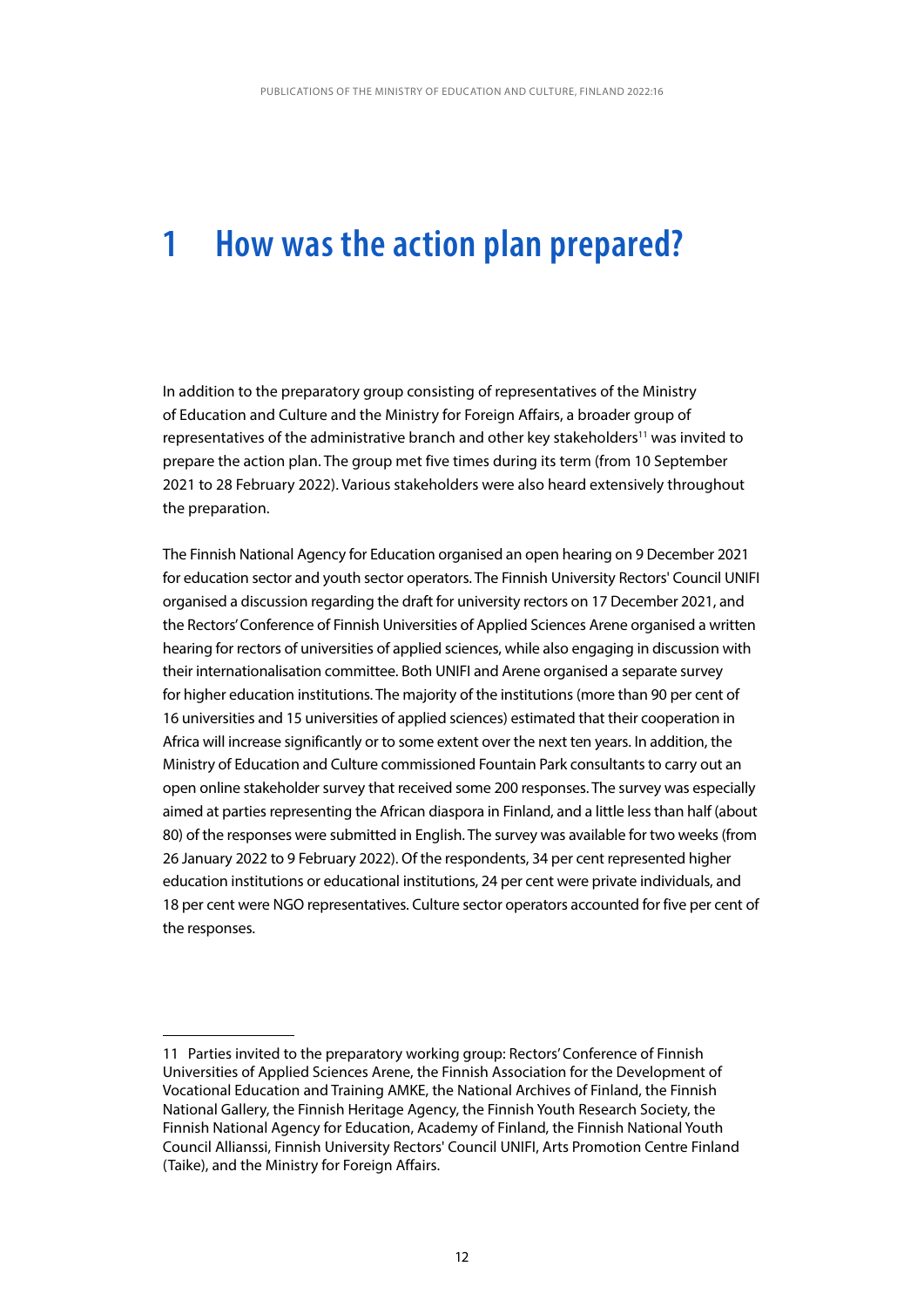The feedback from the hearings was used to refine the action plan based on the preparatory working group's discussions. In particular, the hearings emphasised reciprocal partnership in all cooperation with African countries and operators. The importance of leveraging the diaspora was repeatedly mentioned, along with the need to collect and distribute information about the possibilities of cooperation. The hearings criticised the lack of specific resources being allocated for cooperation, but discussion was also had about how international funding, including European Commission funding, could be better harnessed by the operators.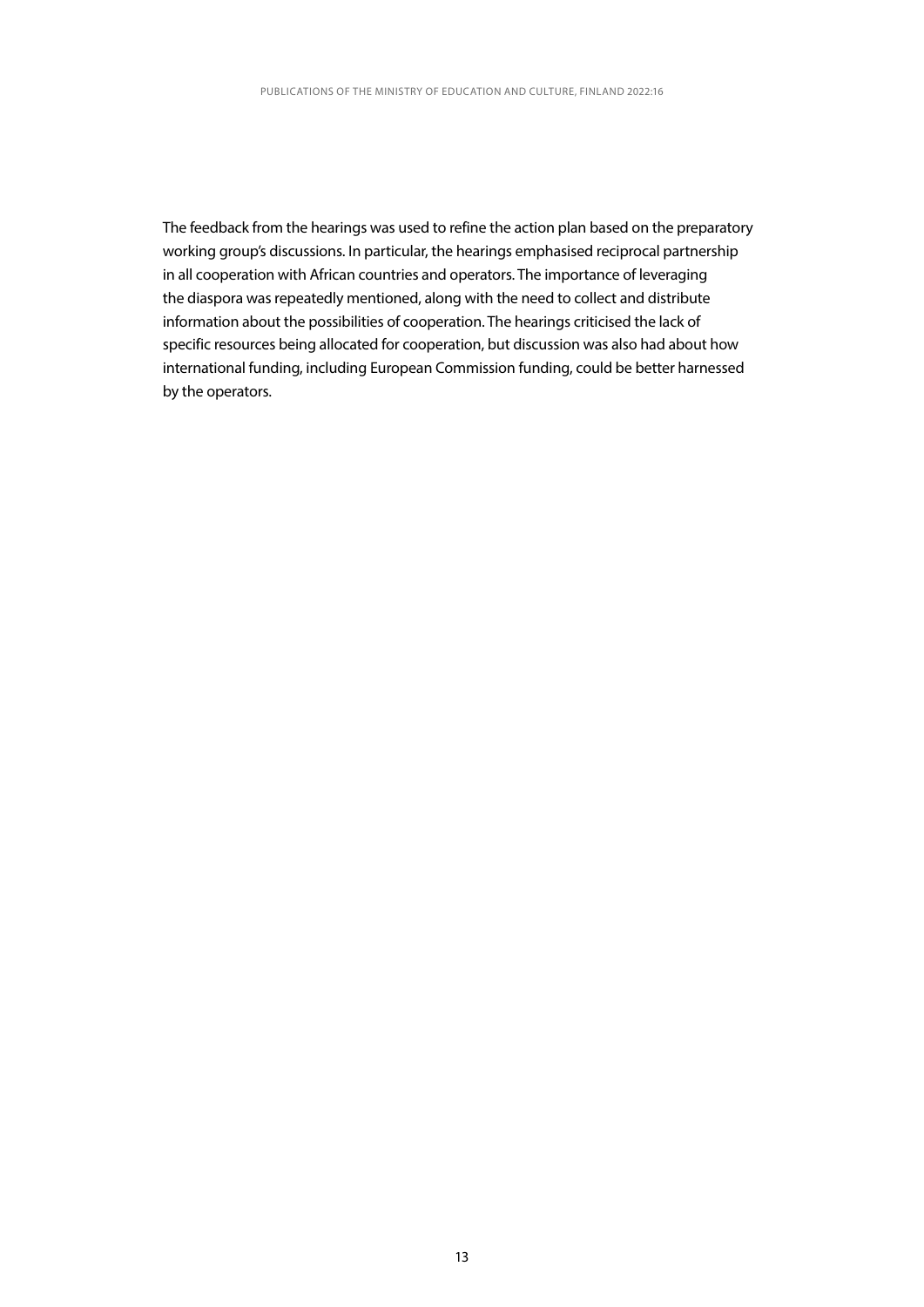# <span id="page-14-0"></span>**2 Monitoring and resources of the implementation**

The progress of the action plan is monitored, especially as part of the working group reviewing the implementation of Finland's Africa Strategy from the perspective of the central government to organise the actions of different ministries, coordinated by the Ministry for Foreign Affairs. Regarding the Ministry of Education and Culture, the progress of the action plan is monitored in the ministry's cooperation group for international affairs, which also evaluates the need for any updates. In addition to the above, the key actors of the administrative branch will convene once or twice every year. This improves the distribution of information and the networking of the actors. With the action plan, many of the policies within the administrative branches of Ministry of Education and Culture and other sectors will be supported, as appropriate.

No additional dedicated resources have been allocated for the implementation of Finland's Africa Strategy; in the main, actions will be enhanced and directed by using existing funding, activities, and networks. In accordance with Finland's Africa Strategy, the action plan highlights the need for extensive cooperation across administrative branches and actors in society. As a small country, cooperation with partners is the best way for Finland to act effectively.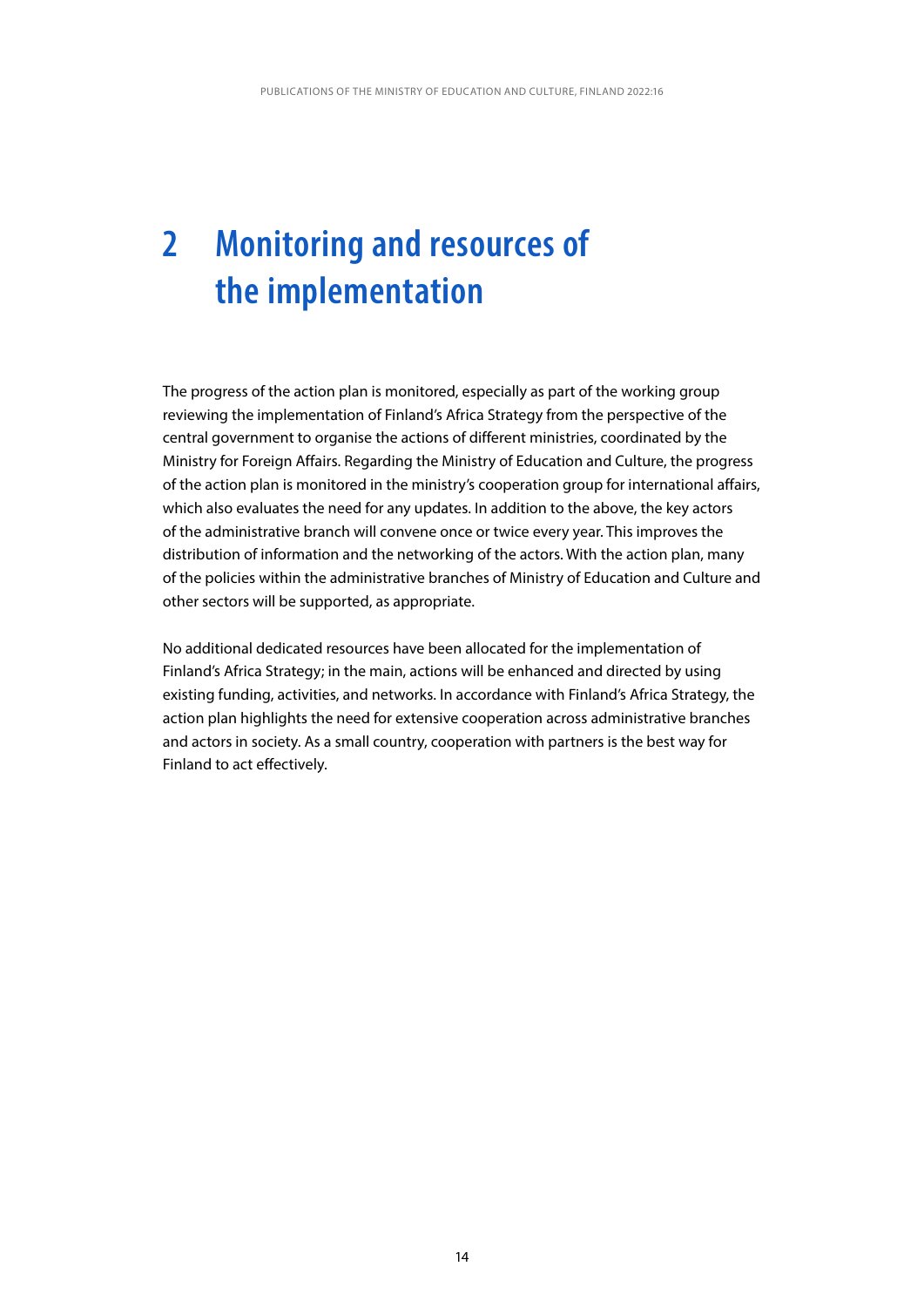# <span id="page-15-0"></span>**3 Impact objectives of the Africa Action Plan for the Administrative Branch of the Ministry of Education and Culture and actions required**

In the long term, the actions described in the action plan aim to increase cooperation between Finnish and African operators under the administrative branch of the Ministry of Education and Culture. This will diversify the image of Finnish society regarding Africa, and African actors will see Finland as a trustworthy partner and an attractive country for studies and work. The mobility of young people, students, researchers, and culture sector operators will increase in both directions. The aim is that methods and communication used in all cooperation will reinforce the equality of the partnerships.

Impact objectives for the Ministry of Education and Culture's administrative branch:

- Promote the expansion and diversification of relations between Finland and African countries by increasing interaction between governments and other actors, and by advancing cooperation and networking between Finnish operators. Further exploit arenas of international cooperation, including the UN, AU, and EU, and seek ways to build cooperation through international funding.
- Promote the diversification of Africa's image in Finnish society and increase the interest, ability, and knowledge of actors within the Ministry of Education and Culture's administrative branch about the opportunities of cooperation, including the mapping and collecting of information regarding forms of funding suitable for different actors. Increase the appeal of Finland among African operators as a country for studies and work, as well as a trustworthy partner.
- Together with African countries, efforts will be made to:
	- Promote global sustainable development by seeking new solutions and evidence-based innovations that benefit the global community. Apply Finnish expertise to support the green economic growth and sustainable structural change of African countries.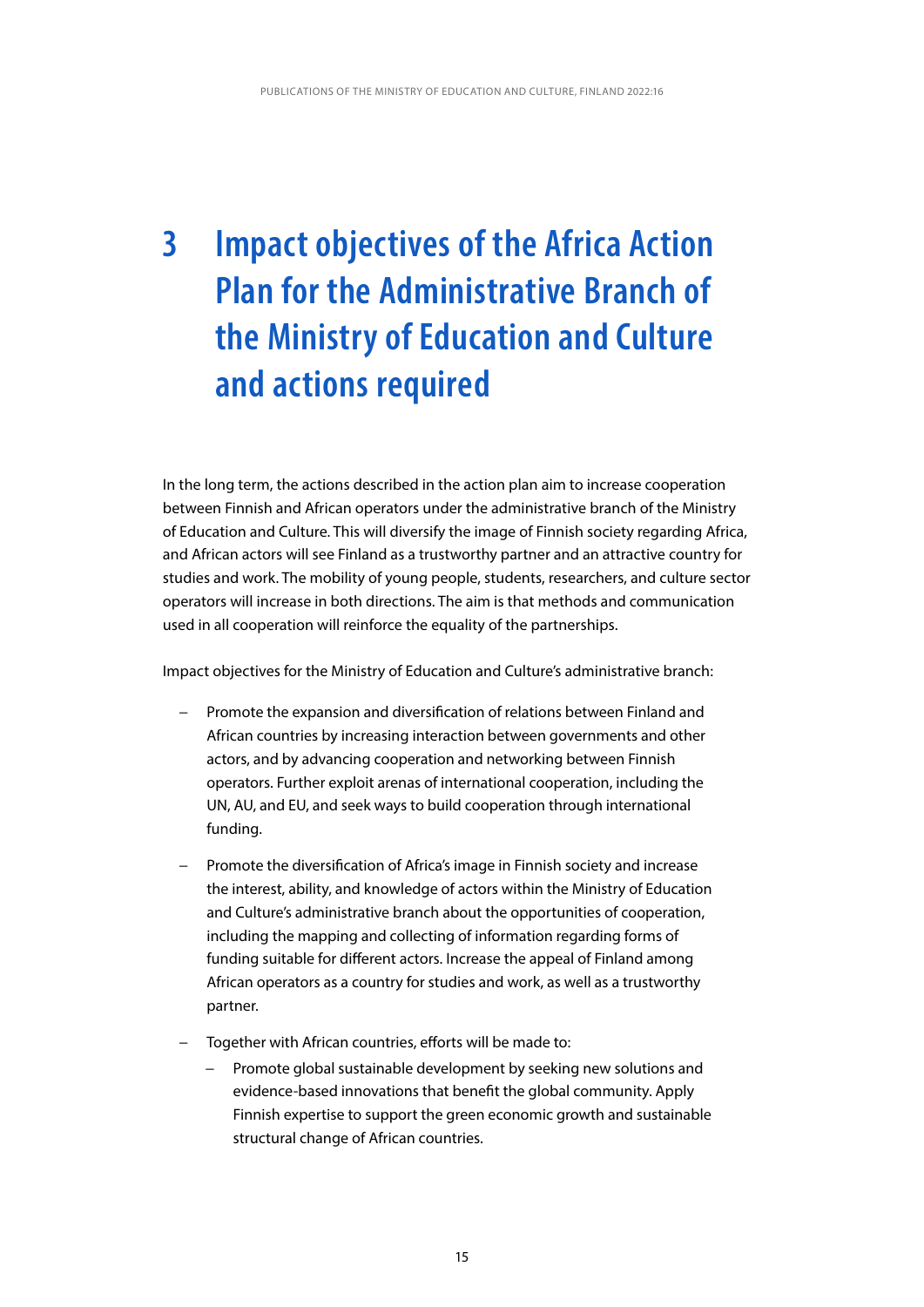- − Seek solutions to the global learning crisis and ways to promote highquality, learner-oriented, and inclusive education that offers relevant skills for working life and society. The importance of continuous learning is emphasised in transforming societies.
- − Diversify the economic structure of African countries and create new kinds of service structures by, for example, exploiting the opportunities of digitalisation, the platform economy, and the creative economy.
- − Strengthen the participation and agency of civil society and young people.
- − Promote scientific cooperation, the mobility of students and researchers, and the production and better use of research-based knowledge.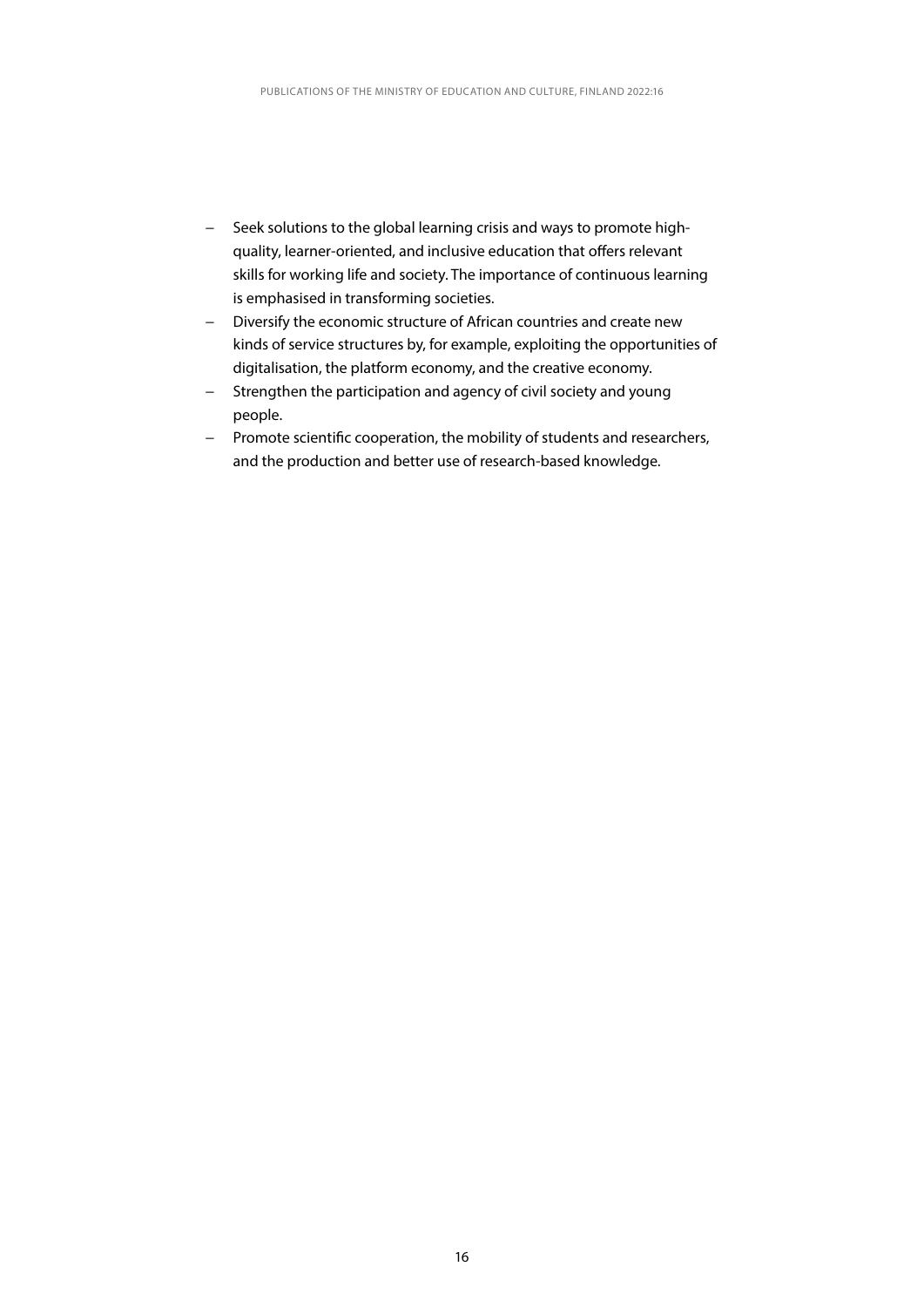$\overrightarrow{L}$ 

| Area 1 - Political relations and cooperation: Finland strengthens political relations and cooperation with African countries and regional organisations                                                                                                                             |                                                                                                                                                                                                                                                                                                                                                                                                                                                                                           |                                                               |  |
|-------------------------------------------------------------------------------------------------------------------------------------------------------------------------------------------------------------------------------------------------------------------------------------|-------------------------------------------------------------------------------------------------------------------------------------------------------------------------------------------------------------------------------------------------------------------------------------------------------------------------------------------------------------------------------------------------------------------------------------------------------------------------------------------|---------------------------------------------------------------|--|
| Objective 2.1: Finland builds closer ties with<br>African countries, the African Union, and<br>regional organisations                                                                                                                                                               | 1. The administrative branch of the Ministry of Education and Culture, will promote reciprocal<br>meetings between ministers and expert visits with African countries, also taking into account<br>new forms of cooperation, such as the use of various online platforms, digital conferences,                                                                                                                                                                                            | MoEC with MFA<br>and actors in the<br>administrative branch   |  |
| "More visits and meetings at the political level and<br>between public officials will be arranged []"                                                                                                                                                                               | online workshops and virtual roadshows. Benefits from scientific and cultural diplomacy will be<br>utilised, also in Team Finland work.                                                                                                                                                                                                                                                                                                                                                   | of MoEC                                                       |  |
| "Finland promotes cooperation between the Nordic<br>region and African countries. Finland uses<br>the opportunities opened up by Nordic cooperation<br>and initiatives []"                                                                                                          | 2. The administrative branch of the Ministry of Education and Culture will support the political<br>consultations between Finland and African countries, under the auspices of the Ministry for<br>Foreign Affairs, by highlighting questions related to human capital, skills, and knowledge,<br>including by clarifying how they connect to other policy segments.                                                                                                                      | MFA, MoEC                                                     |  |
| Objective 2.2: Finland intensifies cooperation<br>with African countries on regional and global<br>issues                                                                                                                                                                           | 3. Take advantage of Nordic initiatives, such as the Nordic Development Fund (NDF) located in Helsinki,<br>which funds projects that support the green transition, and the new Globus Opstart programme of the<br>Nordic Culture Fund, which supports artists and culture sector operators in projects and networking<br>outside of the Nordic countries, including with operators in the Global South.                                                                                   | Actors in the<br>administrative branch<br>of MoEC             |  |
| "Finland intensifies the exchange of views and build<br>cooperation with African countries, the African<br>Union, and regional organisations. This is done on a                                                                                                                     | 4. Prepare a report on Finland's impact and how to increase it in multilateral education sector<br>cooperation.                                                                                                                                                                                                                                                                                                                                                                           | MFA funding; MFA,<br>MoEC, and EDUFI in<br>the steering group |  |
| bilateral basis, in the EU, and in international organi-<br>sations. The focus is on the following themes:                                                                                                                                                                          | 5. Build up cooperation with the AU in the administrative branch of the Ministry of Education<br>and Culture, also using any relevant African cooperation forums, such as the Association for the                                                                                                                                                                                                                                                                                         | MoEC, MFA, and EDUFI                                          |  |
| Education, skills, knowledge, and cooperation in<br>the field of research and innovation. Finland actively<br>contributes to the resolution of the global learning                                                                                                                  | Development of Education in Africa (ADEA) and the African Academy of Sciences. In the youth<br>sector, cooperation can be furthered through the AU youth forum and the African Union Youth<br>Volunteer Corps (AU-AYC).                                                                                                                                                                                                                                                                   | with actors in the<br>administrative branch<br>of MoEC        |  |
| crisis."<br>"Finland builds dialogue and cooperation on<br>migration as part of a broader political dialogue,<br>especially with the African countries from which<br>there is migration to Finland. [] pathways based<br>on work and study should also be made more<br>accessible." | 6. Enhance dialogue with African countries in the context of key international organisations<br>and actors in the administrative branch of the Ministry of Education and Culture, such as the UN<br>agencies UNESCO, UNICEF and WIPO, and development funding institutes and mechanisms, such<br>as the World Bank, Global Partnership for Education, and Education Cannot Wait. In addition,<br>support Finland's participation in the work of the international School Meals Coalition. | MoEC, MFA, and EDUFI                                          |  |
|                                                                                                                                                                                                                                                                                     | 7. The Finnish higher education sector participates in the HEI-ICI partnership programme for<br>higher education institutions and offers the perspectives of regional development and applied<br>research for cooperation. For example, the universities of applied sciences provide benchmarking<br>cooperation, including models for cooperation and the provision of higher education and needs-<br>based education in sparsely populated areas and elsewhere.                         | <b>Higher education</b><br>institutions                       |  |

#### 12 Abbreviations: MoEC: Ministry of Education and Culture, MEE: Ministry for Employment and Economy, MFA: Ministry for Foreign Affairs, MoJ: Ministry of Justice, EDUFI: Finnish National Agency for Education, FHA: The Finnish Heritage Agency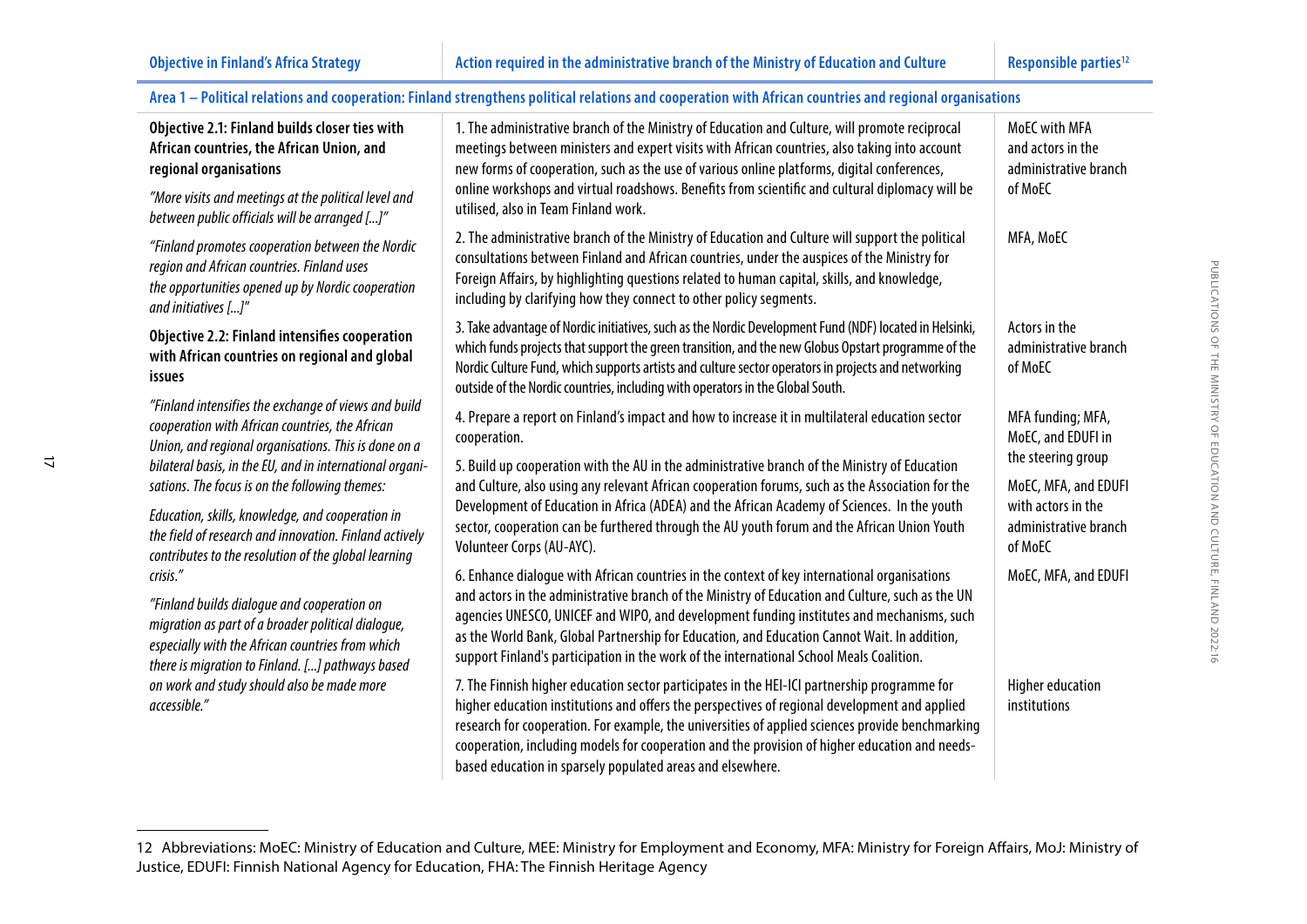| <b>Objective in Finland's Africa Strategy</b>                                                                                                                                                                                                                                                                                                                             | Action required in the administrative branch of the Ministry of Education and Culture                                                                                                                                                                                                                                                                                                                                                                                                                                                                                                                                                                                                 | <b>Responsible parties</b>                                                                                      |
|---------------------------------------------------------------------------------------------------------------------------------------------------------------------------------------------------------------------------------------------------------------------------------------------------------------------------------------------------------------------------|---------------------------------------------------------------------------------------------------------------------------------------------------------------------------------------------------------------------------------------------------------------------------------------------------------------------------------------------------------------------------------------------------------------------------------------------------------------------------------------------------------------------------------------------------------------------------------------------------------------------------------------------------------------------------------------|-----------------------------------------------------------------------------------------------------------------|
|                                                                                                                                                                                                                                                                                                                                                                           | Area 2 - Cooperation to promote peace and security: Finland increases cooperation on peace and security with African countries, the African Union, and regional<br>organisations, and strengthens the capacity of African countries to bear responsibility for their own security                                                                                                                                                                                                                                                                                                                                                                                                     |                                                                                                                 |
| Objective 3.: Finland promotes conflict preven-<br>tion and resolution by supporting the develop-<br>ment of peaceful and democratic societies and<br>the strengthening of crisis resilience.<br>"Finland influences the underlying causes of conflicts<br>by strengthening support for the crisis resilience of<br>African societies. This is done through collaboration | 8. Emphasise the importance of human capital in all efforts to prevent violent radicalisation and<br>conflicts, as well as dialogue with African countries and actors. Highlight the importance of<br>the quality of education, teacher training, working life skills, equality, non-discrimination, and<br>inclusion, as well as good practices related to media literacy and democracy and human rights<br>education. Also underscore the role of tangible and intangible cultural heritage in the promotion<br>of peace and security. Recognise the role of physical exercise and sports as a booster of social<br>cohesion and facilitator of dialogue between different parties. | MoEC, MFA, and actors<br>in the administrative<br>branch of MoEC                                                |
| between peacebuilding, humanitarian aid, crisis<br>management, and development cooperation."<br>"Finland highlights democracy, human rights,<br>equality, and rule-of-law issues in its dialoque with<br>African countries and the AU. It also supports actors                                                                                                            | 9. Increase the expertise of Finnish actors on the theme of "education in emergencies"<br>through the Finnish Centre of Expertise in Education and Development. Consider the different<br>opportunities for cooperation and influencing offered by the Education Cannot Wait fund, which<br>Finland joined as a supporter (MFA funding) in 2020.<br>10. Utilise the expertise of Finnish peace and conflict research institutes on peace mediation                                                                                                                                                                                                                                    | <b>EDUFI</b><br>MFA, higher education                                                                           |
| promoting human rights, democracy, the rule of law,<br>and good governance on the continent."                                                                                                                                                                                                                                                                             | and peacebuilding, and support the work of the Centre for Mediation of the Ministry for Foreign<br>Affairs. Support can be offered to African countries and operators in creating and reinforcing the<br>foundation of the rule of law through the Helsinki University Rule of Law Centre.                                                                                                                                                                                                                                                                                                                                                                                            | institutions, and<br>research institutes                                                                        |
|                                                                                                                                                                                                                                                                                                                                                                           | 11. Utilise the instruments of the EU and other international fund providers (e.g. the European<br>Commission's Asylum, Migration and Integration Fund, AMIF), to strengthen education as part<br>of promoting peace and security in the context of fragile countries or those damaged by conflict.<br>Information on the various funding instruments and support for networking, for example<br>through the Finnish National Agency for Education, will be stepped up. Continue to support<br>higher education in fragile countries, including providing funds to researchers through the<br>Scholar Rescue Fund.                                                                    | <b>EDUFI</b>                                                                                                    |
|                                                                                                                                                                                                                                                                                                                                                                           | 12. Highlight the UN Council Resolution 2250 on Youth, Peace, and Security in dialogue with<br>African countries and operators, especially in terms of promoting youth participation and<br>empowerment.                                                                                                                                                                                                                                                                                                                                                                                                                                                                              | <b>MFA and MoEC</b><br>with actors in the<br>administrative branch<br>of MoEC, including<br>youth organisations |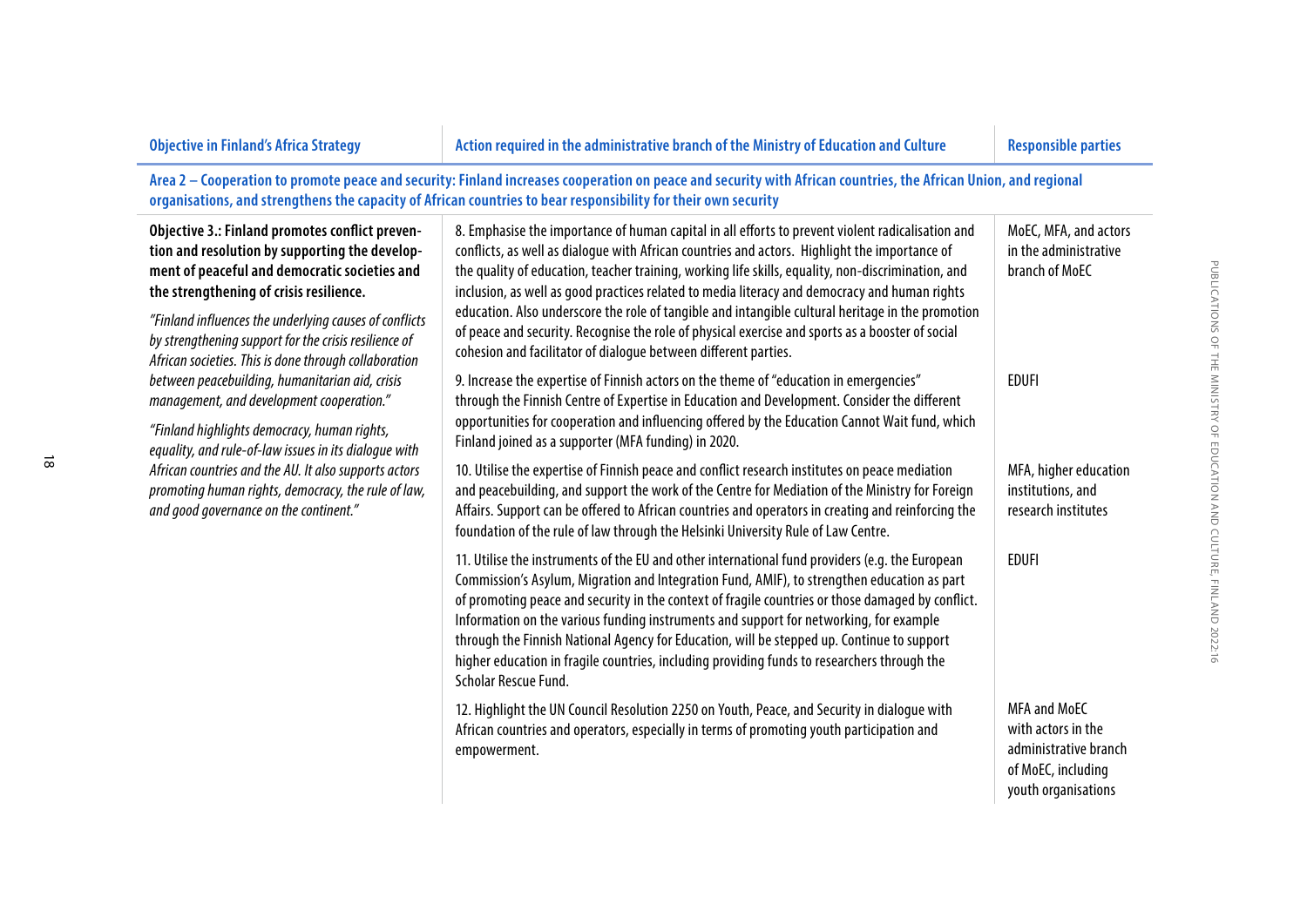$\vec{\circ}$ 

| the interests of Finland and African countries.                                                                                                                                                                                                                                                                                                                                                                                                                                                                                                                              | Area 3 - Trade, investments, and job-creating green growth: Promoting sustainable economic growth and structural change and boosting trade and investments are in                                                                                                                                                                                                                                                                                                                                                                                                                                                                                                                                      |                                                                                                                                                   |
|------------------------------------------------------------------------------------------------------------------------------------------------------------------------------------------------------------------------------------------------------------------------------------------------------------------------------------------------------------------------------------------------------------------------------------------------------------------------------------------------------------------------------------------------------------------------------|--------------------------------------------------------------------------------------------------------------------------------------------------------------------------------------------------------------------------------------------------------------------------------------------------------------------------------------------------------------------------------------------------------------------------------------------------------------------------------------------------------------------------------------------------------------------------------------------------------------------------------------------------------------------------------------------------------|---------------------------------------------------------------------------------------------------------------------------------------------------|
| Objective 4.2: Measures are taken to combine<br>Finnish expertise with the promotion of<br>job-creating green growth and sustainable<br>transition in African countries.<br>"Measures are taken to increase scientific and<br>research cooperation in areas relevant to green<br>transition and the mechanisms impacting climate                                                                                                                                                                                                                                             | 13. Utilise the Team Finland Knowledge expert network (South Africa) and education advisors for de-<br>velopment policy (Mozambique, Kenya, and Ethiopia) in building connections between operators in<br>the education and research sector. Also make use of Finnish education sector experts placed in inter-<br>national organisations that operate in African countries, including seconded experts to the European<br>Commission (Nigeria and Ethiopia) and the Team Finland network. Seek to build and utilise networks of<br>networks that improve the flow of information and promote the use of research-based knowledge in<br>commercial relations.                                          | MoEC, MFA, and EDUFI<br>with actors in education<br>sector, including higher<br>education institutions                                            |
| change and biodiversity loss. The aim is that the<br>cooperation will lead to commercial relations<br>between Finnish and African actors."<br>"Finland increases broad-based cooperation to<br>improve educational opportunities, especially in<br>the field of vocational education and training. This<br>provides the basis for the knowledge and skills that<br>are needed by young people in the work of the future<br>and required in the creation of such jobs. This also<br>lays the basis for competitiveness and innovations<br>promoting sustainable development." | 14. Promote the common objectives of development cooperation and trade in the education sector<br>and other knowledge-intensive sectors. Utilise multi-stakeholder cooperation models, business<br>cooperation, and local networks to create sustainable partnerships. The Education Finland, Team<br>Finland, and Team Finland Knowledge networks work actively to connect the sector's operators and<br>to identify and facilitate new, locally functional solutions for example in education exports.                                                                                                                                                                                               | MoEC, MFA, and EDUFI<br>with actors in education<br>sector, including higher<br>education institutions                                            |
|                                                                                                                                                                                                                                                                                                                                                                                                                                                                                                                                                                              | 15. Map sources of funding, suitable for Finnish operators, especially for supporting multi-stake-<br>holder cooperation and commercial cooperation, and evaluate the need to potentially develop<br>national instruments in the sectors of education and creative industry to support the implemen-<br>tation of Finland's Africa Strategy. Also increase communication regarding sources of funding<br>suitable for the actors of the administrative branch of the Ministry of Education and Culture.                                                                                                                                                                                                | MoEC and EDUFI                                                                                                                                    |
|                                                                                                                                                                                                                                                                                                                                                                                                                                                                                                                                                                              | 16. Exploit any opportunities offered by the UNICEF innovative learning hub for the partici-<br>pation of Finnish operators in identifying and scaling digital learning solutions relevant for<br>African countries.<br>17. Promote open, network-based and digital cooperation between higher education institutions<br>in Finland and African countries to create new businesses, innovations, and jobs in Finland and<br>Africa. The aim is to create global co-creation communities that support and update the knowl-<br>edge and skills of experts and working communities to create genuine opportunities for African<br>countries' own innovations to access global markets, including Europe. | MoEC, MFA, and EDUFI<br>with actors in education<br>sector, including higher<br>education institutions<br><b>Higher education</b><br>institutions |
| "By using creative and cultural skills, we support<br>diversification of the economic structure and the<br>creation of new service structures."                                                                                                                                                                                                                                                                                                                                                                                                                              | 18. Bolster the creative economy, cultural exports, and commercial cooperation in the culture<br>sector through people-oriented partnership to increase understanding and ability regarding the<br>vast cultural diversity of Africa as a continent. The creative economy and cultural exports are<br>increasingly seen as a way of renewing and building society, and this is something that will be<br>invested in over the long term. At the same time, the significant growth potential of the industry<br>is recognised.                                                                                                                                                                          | MoEC with MEE, actors<br>in the cultural sector                                                                                                   |

P<sub>u</sub>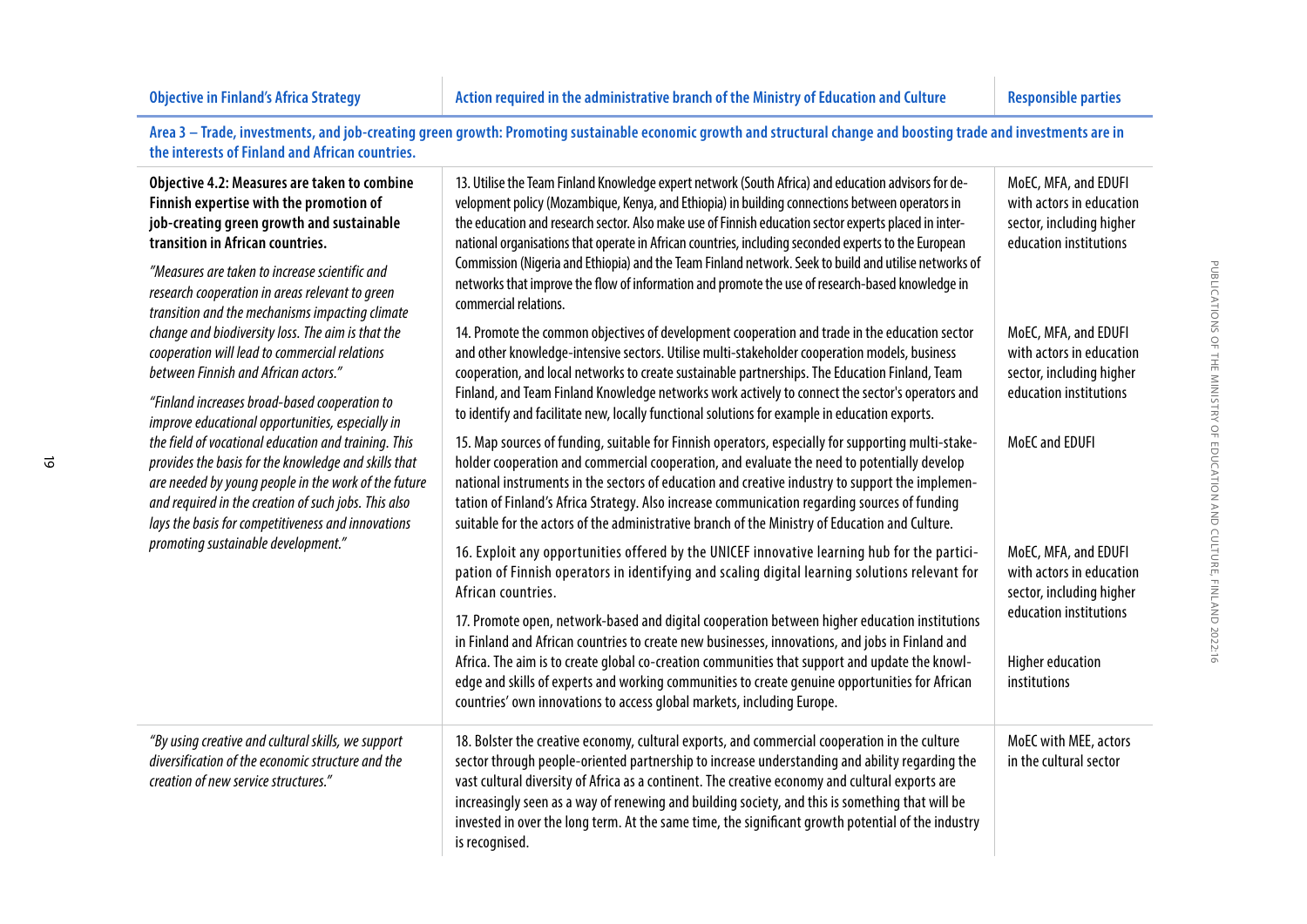| <b>Objective in Finland's Africa Strategy</b>                                                                                                                                                                                                                                                                                                                               | Action required in the administrative branch of the Ministry of Education and Culture                                                                                                                                                                                                                                                                                                                                                                                                                                                                                | <b>Responsible parties</b>                                                                       |
|-----------------------------------------------------------------------------------------------------------------------------------------------------------------------------------------------------------------------------------------------------------------------------------------------------------------------------------------------------------------------------|----------------------------------------------------------------------------------------------------------------------------------------------------------------------------------------------------------------------------------------------------------------------------------------------------------------------------------------------------------------------------------------------------------------------------------------------------------------------------------------------------------------------------------------------------------------------|--------------------------------------------------------------------------------------------------|
| the European Union's policy on Africa and promotion of the values and interests of the EU in Africa.                                                                                                                                                                                                                                                                        | Area 4 - The European Union's relations with African countries, the African Union, and regional organisations: Finland actively contributes to the formulation of                                                                                                                                                                                                                                                                                                                                                                                                    |                                                                                                  |
| <b>Objective 5.1: Finland promotes relations</b><br>between the EU and African countries based on<br>reciprocity and common interests                                                                                                                                                                                                                                       | 19. Carry out a pillar assessment of the Finnish National Agency for Education to allow it to<br>indirectly manage the European Commission's education sector development cooperation<br>projects and to make better use of Finnish expertise in EU projects.                                                                                                                                                                                                                                                                                                        | <b>EDUFI</b>                                                                                     |
| "Finland supports the efforts of the EU and<br>the AU to strengthen the role of young people in<br>the partnership, emphasises the importance of<br>consulting youth and civil society, and encourages<br>Finnish young people to take part in the cooperation.<br>Finland supports the initiative of the European<br>Commission to increase EU-level inputs in education." | 20. In the education sector, the seconded experts, assigned through the Finnish Centre of<br>Expertise in Education and Development will be used to support EU development policy<br>implementation in Africa and to enhance opportunities for Finland and Finnish operators to<br>participate in the EU's joint programming and development cooperation in Africa.                                                                                                                                                                                                  | <b>EDUFI with MFA and</b><br>MoEC                                                                |
|                                                                                                                                                                                                                                                                                                                                                                             | 21. Increase communication between education and youth sector operators with Finnish<br>embassies in Africa to help build cooperation with partner countries and international fund<br>providers.                                                                                                                                                                                                                                                                                                                                                                    | MoEC with EDUFI                                                                                  |
| Objective 5.3: Finland promotes the participa-<br>tion of Finnish actors in the implementation of<br>the EU-AU partnership                                                                                                                                                                                                                                                  | 22. Cooperate with Team Finland and Team Finland Knowledge networks to include Finnish<br>operators in the education sector's EU Team Europe initiatives in Africa and exploit opportunities<br>to influence their drafting.                                                                                                                                                                                                                                                                                                                                         | MFA with MoEC and<br><b>EDUFI</b>                                                                |
| "Measures are taken to promote the use of Finnish<br>expertise (state institutions, companies, actors in<br>science, research and education, cultural actors and<br>civil society) in the implementation of the EU-Africa<br>partnership. The opportunities for cooperation with<br>other EU countries will be explored. Availability                                       | 23. Promote cooperation between the European Commission's Directorate-Generals INTPA<br>and EAC to increase the EU's effectiveness in addressing the global learning crisis, especially<br>with regard to African countries. Cooperation between the European Commission's Directorate-<br>Generals INTPA, NEAR, and EAC will be promoted also in the EU Youth in External Relations<br>Operational Programme.                                                                                                                                                       | MFA with MoEC and<br><b>EDUFI</b>                                                                |
| of EU funding to Finnish actors is examined and<br>Finnish actors are encouraged to seek a role in the<br>implementation process."                                                                                                                                                                                                                                          | 24. Take an active role in the EU's scientific cooperation by promoting the opportunities<br>of African countries for building research partnerships supported by EU funding channels.<br>Participate in the funding of applications for research networks that are jointly funded by<br>Europeans and Africans. The input of European university networks like Una Europa in promoting<br>sustainable development may be considerable when implemented through network-to-network<br>cooperation with African partners and in connection with local RDI ecosystems. | <b>Higher education</b><br>institutions, research<br>institutes, Academy of<br>Finland, and MoEC |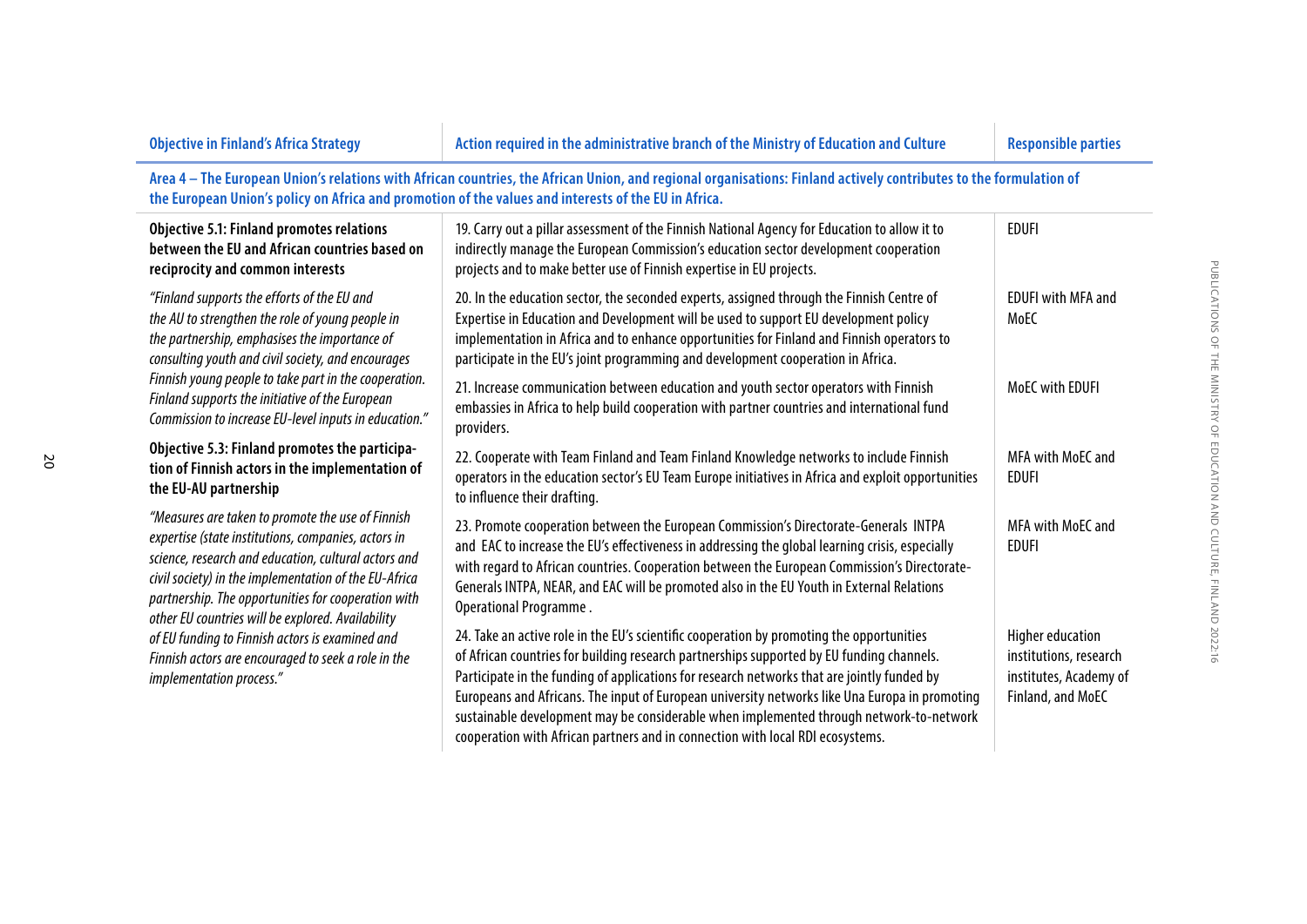### **Objective in Finland's Africa Strategy Action required in the administrative branch of the Ministry of Education and Culture Responsible parties Responsible parties**

| Area 5 – Relations between peoples and communities |  |
|----------------------------------------------------|--|
|----------------------------------------------------|--|

| "Finland continues to support non-governmental<br>organisations and encourage the development of<br>civil societies. Finland engages in a regular dialogue<br>with African actors in different sectors and with the<br>African diaspora. Actors are encouraged to increase<br>their cooperation."                                                                                                                                                                                                                                                                                                   | 25. Promote the objectives of Finland's Africa Strategy by drawing attention to two-way integration<br>and measures to prevent discrimination, including through the Government Action Plan for<br>Combating Racism and Promoting Good Relations between Population Groups<br>26. Act with the diaspora and operators, young people, and experts from an African background<br>who are already active in Finland, including university students, alumni, higher education<br>institution staff, and the civil society. Encourage different actors to network with African actors<br>and actors with an African background. Diverse bilateral and community encounters develop and<br>strengthen cooperation and create the basis for new innovations and new ways of working.                                                                                                                                                                                                                                                                                                          | MoEC with actors in<br>the administrative<br>branch of MoEC, MoJ<br>MoEC with actors in<br>the administrative<br>branch of the MoEC |
|-----------------------------------------------------------------------------------------------------------------------------------------------------------------------------------------------------------------------------------------------------------------------------------------------------------------------------------------------------------------------------------------------------------------------------------------------------------------------------------------------------------------------------------------------------------------------------------------------------|----------------------------------------------------------------------------------------------------------------------------------------------------------------------------------------------------------------------------------------------------------------------------------------------------------------------------------------------------------------------------------------------------------------------------------------------------------------------------------------------------------------------------------------------------------------------------------------------------------------------------------------------------------------------------------------------------------------------------------------------------------------------------------------------------------------------------------------------------------------------------------------------------------------------------------------------------------------------------------------------------------------------------------------------------------------------------------------|-------------------------------------------------------------------------------------------------------------------------------------|
| "Higher education institutions, research organisations,<br>and think tanks are encouraged to develop mutually<br>beneficial partnerships with their African counterparts.<br>They should also use the funding opportunities provided<br>by the EU to promote exchange studies and the exchange<br>of researchers between Finland and African countries.<br>More information on mobility paths should be provided.<br>The Nordic Africa Institute and the networks of Finnish<br>higher education institutions are utilised in the<br>development of researcher cooperation."                        | 27. Develop the operations of the Finnish Centre of Expertise in Education and Development to<br>reinforce the development cooperation of Finland's education sector, especially in African countries,<br>in order to strengthen the capacities of partner countries for developing high-quality and inclusive<br>education. Use the Finnish Centre of Expertise in Education and Development to increase the use of<br>Finnish expertise in efforts to solve the global learning crisis.<br>28. Establish a "round table" of higher education institutions for developing the research and<br>teaching cooperation, with the focus on Africa. The round-table will be tasked with promoting<br>cooperation between Finnish higher education institutions and awareness of cooperation and<br>funding opportunities, as well as offering a platform for the sharing of good practices (regarding<br>partnerships, reciprocity, sustainability, alumni activities, etc.).                                                                                                               | <b>EDUFI with MFA and</b><br>MoEC<br>Higher education<br>institutions and MoEC                                                      |
| "Development cooperation between the Finnish<br>education sector and African countries continues and<br>strengthens. Most of the support is channelled to<br>comprehensive development of the education sector<br>at primary and secondary level, including vocational<br>education and training. The capacities of higher<br>education institutions and research institutes are also<br>supported to promote knowledge, innovations, and<br>sustainable development.<br>Finnish expertise in the development of quality<br>education, including teacher training, is used in this<br>cooperation." | 29. Enhance Finland's image as a country of co-creation, equal partnership, and high-quality<br>education and research in the dialogue with African countries and operators. This will increase<br>Finland's appeal as a partner and a country for studies and work. Also utilise higher education<br>institution alumni networks and the #FutureWithFinland webinar series about studying and<br>working in Finland, targeted at African countries.<br>30. Consider the opportunities offered by the EU programme for education, training, youth<br>and sport Erasmus+ and the European Solidarity Corps programme for promoting education,<br>research, and youth cooperation, as well as support the active participation of civil society,<br>especially in light of the significant budget increase for sub-Saharan African countries. Exploit<br>the opportunities of the Finnish National Agency for Education's TFK programme and the new<br>higher education institution partnership programme in cooperation with the higher education<br>institutions of African countries. | MoEC with actors in the<br>administrative branch<br>of MoEC<br><b>EDUFI</b> and higher<br>education institutions                    |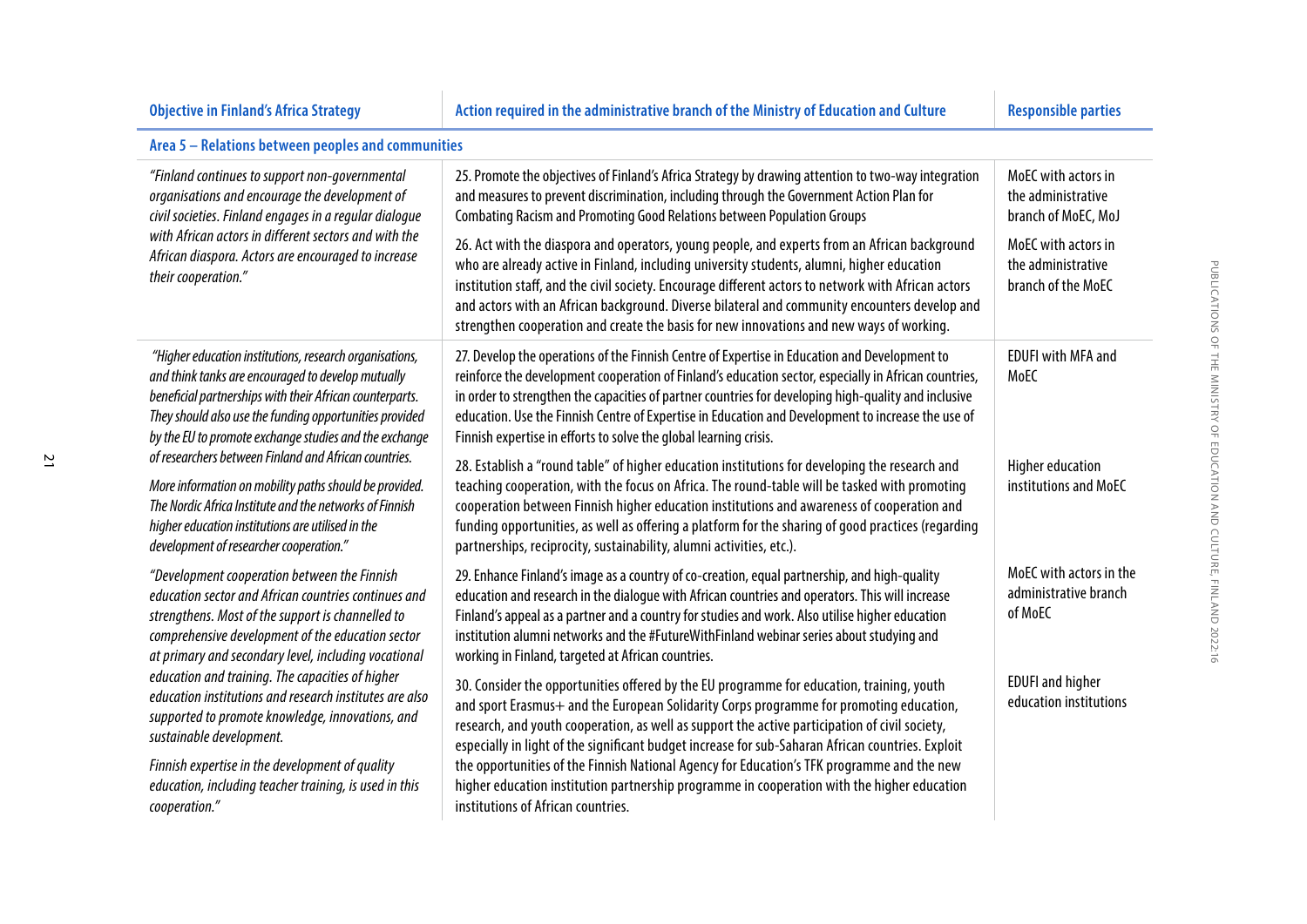| <b>Objective in Finland's Africa Strategy</b> | Action required in the administrative branch of the Ministry of Education and Culture                                                                                                                                                                                                                                                                                                                                                                                                                                                                                                                                                                                 | <b>Responsible parties</b>                                                                 |
|-----------------------------------------------|-----------------------------------------------------------------------------------------------------------------------------------------------------------------------------------------------------------------------------------------------------------------------------------------------------------------------------------------------------------------------------------------------------------------------------------------------------------------------------------------------------------------------------------------------------------------------------------------------------------------------------------------------------------------------|--------------------------------------------------------------------------------------------|
|                                               | 31. A joint departure orientation for higher education institutions' Africa mobility<br>implementation is held annually for all students and teachers in Finnish higher education<br>institutions heading to Africa for their exchange. Encourage the sharing of experiences and<br>information during and after mobility.                                                                                                                                                                                                                                                                                                                                            | <b>Higher education</b><br>institutions                                                    |
|                                               | 32. Use the experiences gained from the strategic funding of the Ministry of Education and<br>Culture and the higher education institutions' pilot projects on Africa, including opportunities<br>created for commercial cooperation.                                                                                                                                                                                                                                                                                                                                                                                                                                 | MoEC, higher education<br>institutions, and EDUFI                                          |
|                                               | 33. For developing research cooperation, use the Nordic Africa Institute, UNU-WIDER, UniPID<br>network (including the reports commissioned by the Ministry for Foreign Affairs), and the new<br>higher education institution partnership programme (under preparation), all funded by Ministry<br>for Foreign Affairs, the DEVELOP programme, co-funded by the Academy of Finland and the<br>Ministry for Foreign Affairs, and Aalto University Department of Economics. Also exploit forms of<br>funding that enable international cooperation (instruments of the Academy of Finland, Business<br>Finland, foundations, etc.) to reinforce cooperation with Africa. | <b>Higher education</b><br>institutions, research<br>institutes, and Academy<br>of Finland |
|                                               | 34. Where possible, carry out benchmarking-type cooperation with research funding providers in<br>African countries to develop funding instruments and evaluation protocols, for example.                                                                                                                                                                                                                                                                                                                                                                                                                                                                             | Academy of Finland                                                                         |
|                                               | 35. Encourage Finnish science centres to network and cooperate with African science education<br>partners.                                                                                                                                                                                                                                                                                                                                                                                                                                                                                                                                                            | Science centres<br><b>Higher education</b>                                                 |
|                                               | 36. Seek diverse and multi-level cooperation in research by, for example, using citizen science to<br>generate research-based knowledge and empower communities.                                                                                                                                                                                                                                                                                                                                                                                                                                                                                                      | institutions and actors<br>in the administrative                                           |
|                                               | 37. The "education in developing countries coordination group" co-chaired by the Ministry for<br>Foreign Affairs and the Ministry of Education and Culture prepares a roadmap for improving<br>Finland's international impact in solving the learning crisis. The measures defined in the road-<br>map will be aimed at improving the effectiveness of education sector cooperation with African<br>countries and multi-stakeholder cooperation by making use of the expertise of Finnish actors.                                                                                                                                                                     | branch of MoEC<br><b>MFA and MoEC</b>                                                      |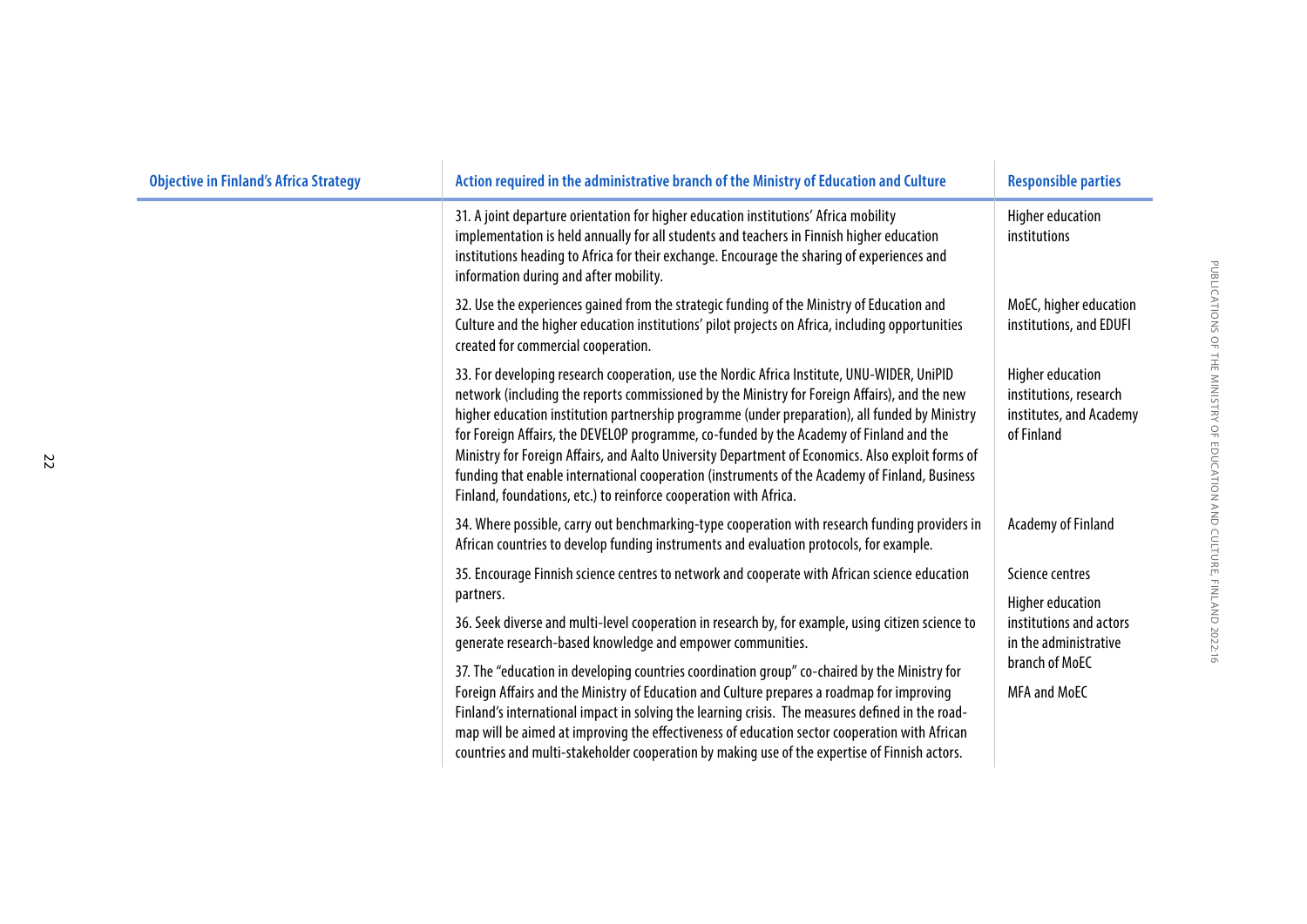| <b>Objective in Finland's Africa Strategy</b>                              | Action required in the administrative branch of the Ministry of Education and Culture                                                                                                                                                                                                                                                                                                                                                                                                                                                                                                                                                                                                                                                                                                                                                                                                                   | <b>Responsible parties</b>                                                                                            |
|----------------------------------------------------------------------------|---------------------------------------------------------------------------------------------------------------------------------------------------------------------------------------------------------------------------------------------------------------------------------------------------------------------------------------------------------------------------------------------------------------------------------------------------------------------------------------------------------------------------------------------------------------------------------------------------------------------------------------------------------------------------------------------------------------------------------------------------------------------------------------------------------------------------------------------------------------------------------------------------------|-----------------------------------------------------------------------------------------------------------------------|
| "Cultural and creative sectors are encouraged to<br>develop partnerships." | 38. Exploit the work and networks of the Finnish-African cultural centre Villa Karo operating in<br>Benin. Also leverage the role of the Finnish Institute in France to make connections as an expert<br>organisation and facilitator between artists and cultural organisations in North Africa and<br>French-speaking regions of Africa by linking them to the institute's own activities in France.                                                                                                                                                                                                                                                                                                                                                                                                                                                                                                  | Actors in cultural sector<br>and MoEC                                                                                 |
|                                                                            | 39. Build cooperation with African countries in the museum, library, and archive sectors by<br>developing reciprocal expert exchanges and sharing knowledge, for example.                                                                                                                                                                                                                                                                                                                                                                                                                                                                                                                                                                                                                                                                                                                               | Actors in museum,<br>library, and archive<br>sectors and MoEC<br>Actors in museum,<br>library, and archive<br>sectors |
|                                                                            | 40. Promote the digitising and unrestricted online sharing (digital repatriation) of collections<br>related to the cultural heritage of African countries in Finnish museums and other institutions;<br>also utilise cooperation in the acquisitions, documentation, and collection collaboration network<br>for professionally managed Finnish museums (TAKO). Promote cooperation in questions related<br>to the repatriation of collections, i.e. the return of cultural heritage to their countries of origin.<br>The conditions for repatriation are considered on a case-by-case basis, in cooperation and<br>interaction between the actors concerned. Repatriation is voluntary, unless the case concerns<br>the return of cultural property based on international conventions. Also explore the potential of<br>digitising document collections as a multifunctional research infrastructure. |                                                                                                                       |
|                                                                            | 41. Consider the EU's coming import legislation aimed to prevent cultural objects illegally<br>exported from third countries from entering the EU. Special attention will be given to<br>the cultural items of countries affected by armed conflict. Promote the implementation of the<br>UNESCO conventions, especially the 1970 Convention on the Means of Prohibiting and Preventing<br>the Illicit Import, Export and Transfer of Ownership of Cultural Property and the 1954 Convention<br>for the Protection of Cultural Property in the Event of Armed Conflict. Develop dialogue with<br>African countries in the 1954 convention's intergovernmental committee of which Finland is<br>a member for the 2022-2025 term.                                                                                                                                                                         | <b>FHA and MoFC with</b><br><b>Finnish Customs and</b><br>actors in the museum<br>sector                              |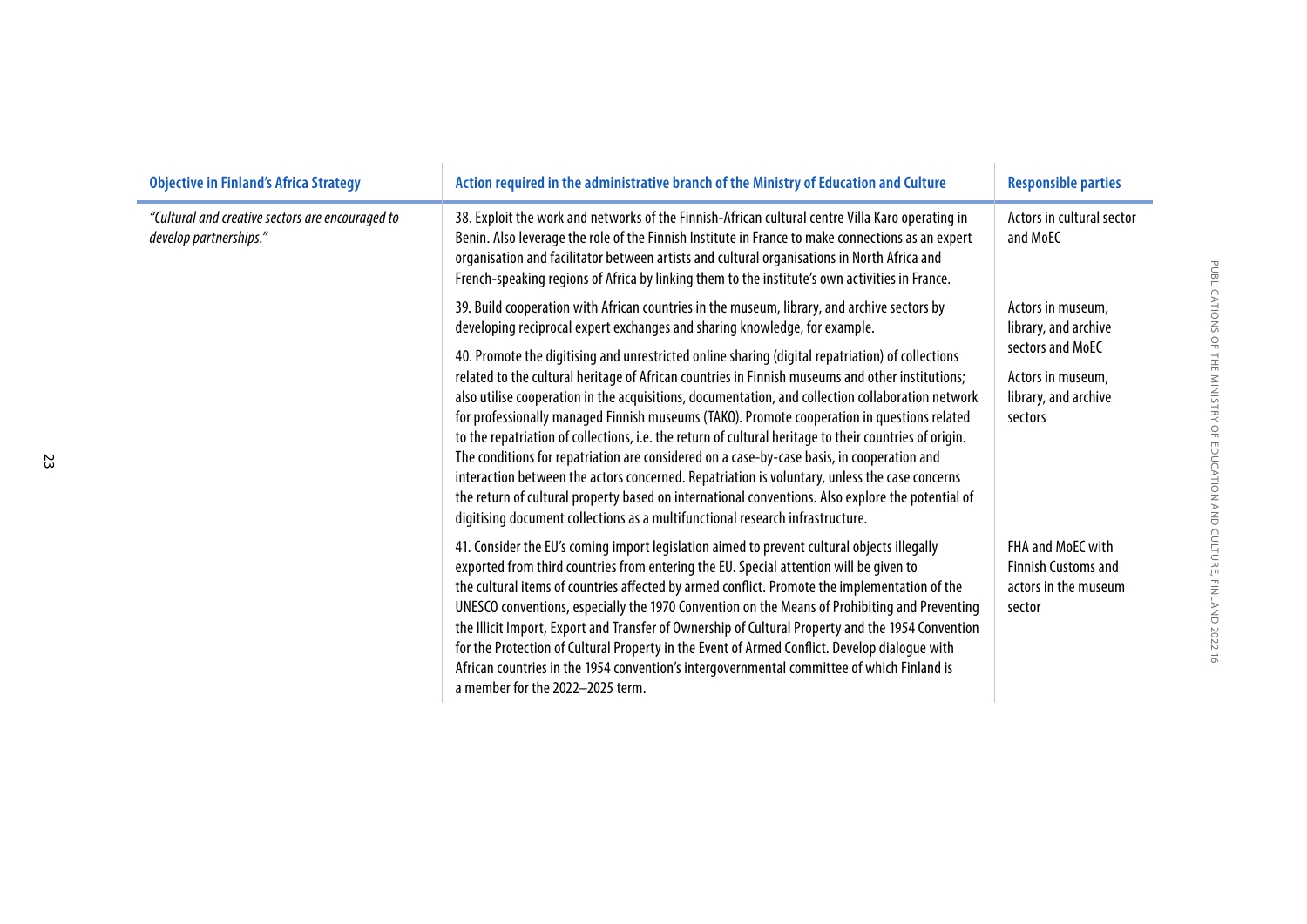| <b>Objective in Finland's Africa Strategy</b>                                                                                                                                                                                                                                                                                                                                                                                                                       | Action required in the administrative branch of the Ministry of Education and Culture                                                                                                                                                                                                                                                                                                                                                                                                                                                          | <b>Responsible parties</b>                                                                                |
|---------------------------------------------------------------------------------------------------------------------------------------------------------------------------------------------------------------------------------------------------------------------------------------------------------------------------------------------------------------------------------------------------------------------------------------------------------------------|------------------------------------------------------------------------------------------------------------------------------------------------------------------------------------------------------------------------------------------------------------------------------------------------------------------------------------------------------------------------------------------------------------------------------------------------------------------------------------------------------------------------------------------------|-----------------------------------------------------------------------------------------------------------|
|                                                                                                                                                                                                                                                                                                                                                                                                                                                                     | 42. Finnish museum, library, and archive sector actors participate in relevant discussions and<br>advocacy work on international forums, such as the International Council of Museums (ICOM), the<br>International Council on Archives (ICA), and the International Federation of Library Associations<br>and Institutions (IFLA). Also include the relevant global recommendations and conventions of<br>UNESCO in the field of culture in promoting themes important to African countries.                                                   | Actors in the museum,<br>library, and archive<br>sectors (including FHA)<br>and MoEC                      |
|                                                                                                                                                                                                                                                                                                                                                                                                                                                                     | 43. Promote cooperation with African partners in the art and culture sector, including through<br>the Arts Promotion Centre Finland, which supports the international mobility and cooperation of<br>artists and art experts living in Finland. Encourage sports sector actors to cooperate with African<br>partners.                                                                                                                                                                                                                          | <b>Arts Promotion Centre</b><br>Finland, actors in the<br>cultural sector, actors in<br>the sports sector |
| "Provision of information on Africa will be developed<br>by using different channels (including the social<br>media) to give a more comprehensive and multi-<br>faceted picture of Africa. Information will also be<br>directed at young people. Research on Africa and<br>information on the situation on the continent will<br>be promoted in society in general and it will also be<br>directed at different target groups (such as the media<br>and teachers)." | 44. Highlight themes related to African countries in the government grants issued for education<br>providers by the Finnish National Agency for Education to support sustainable development,<br>global citizenship education, and internationalisation. Distribute and exploit the results and<br>good practices of previous cooperation with African partners in education institutions. Exploit<br>the work and materials of NGOs and other relevant actors to promote global citizenship<br>education and increase knowledge about Africa. | <b>EDUFI</b> , education<br>organisers, and NGOs                                                          |
|                                                                                                                                                                                                                                                                                                                                                                                                                                                                     | 45. Museums and other memory organisations, such as archives, seek to record the culture and<br>history of immigrant communities of African descent in Finland, including through contemporary<br>documenting techniques.                                                                                                                                                                                                                                                                                                                      | Actors in the museum<br>and archive sectors                                                               |